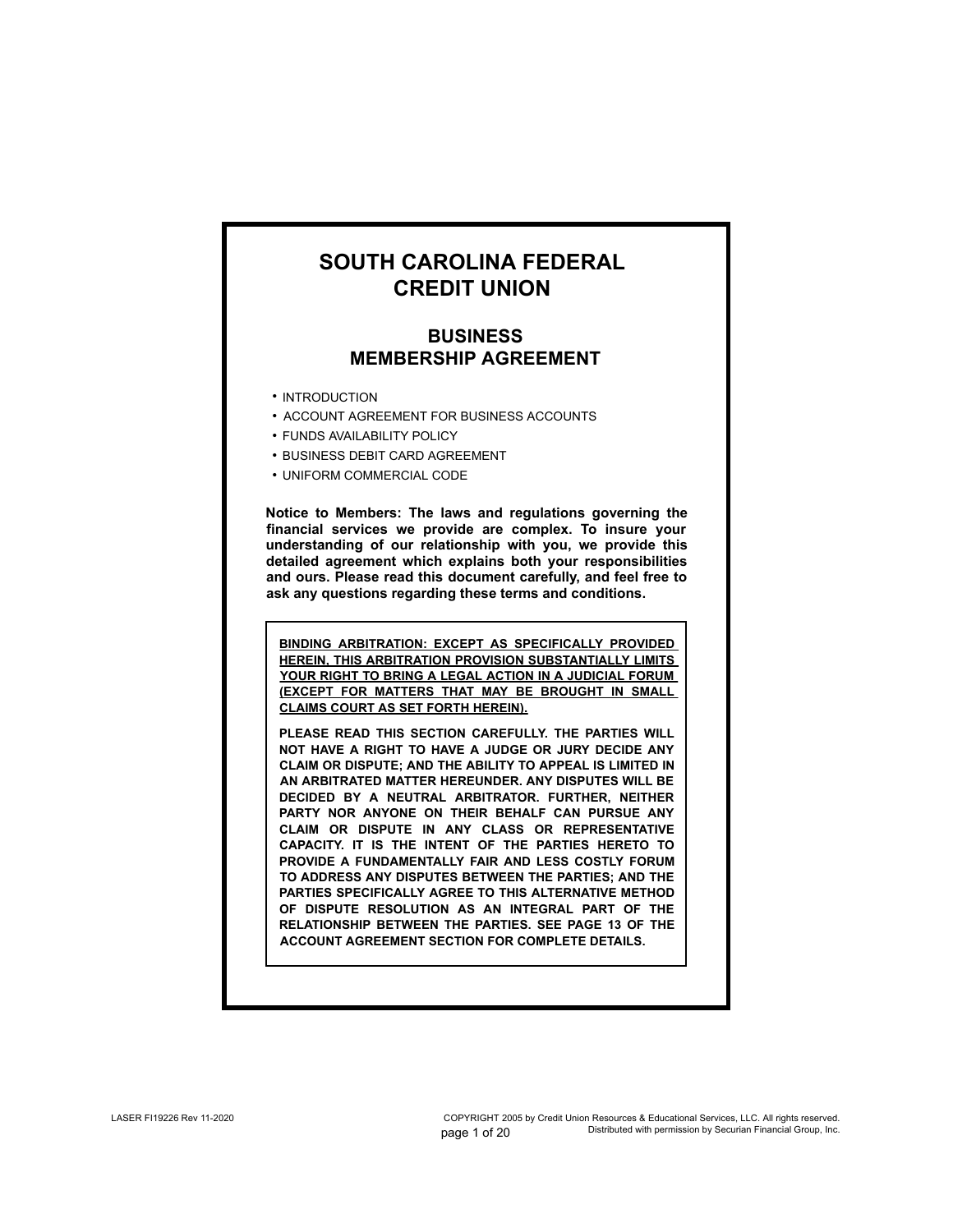# **ACCOUNT AGREEMENT FOR BUSINESS ACCOUNTS**

The terms and conditions of this Account Agreement for Business Accounts ("Agreement") and the Business Rate and Fee Schedule apply to all South Carolina Federal Credit Union business accounts. You have agreed by signing the Business Membership Account Card and/or by using your Account on or after the opening date, to comply with all laws, rules and regulations, and to be legally bound by the terms of this Agreement. You should keep a copy of this Agreement and anything else we send to you about your Account for your records. When used in this Agreement, the terms "you", "your", and "Company" refer to your business or its authorized representative, the account owner, and each person signing a Business Membership Account Card; the terms "we", "our," and "Credit Union" refer to South Carolina Federal Credit Union. The term "Account(s)" refers to your South Carolina Federal Credit Union business deposit account(s).

The purpose of this Section is to state the terms and conditions that apply to all of your Accounts, Account services or other relationships with us, including without limitation loan, safe deposit and other services. You understand that the agreements, terms, conditions, rules and regulations applicable to your loans, and any other applicable account(s) or service(s) remain in full force and effect and continue to be applicable, except as specifically modified by this Agreement. Further, to the extent that the terms of a specific Subsection of this Agreement vary from the terms set forth in this Section, the specific terms and conditions of the Subsection will govern our relationship with you.

**If we need to contact you for any reason including but not limited to providing account information, collecting amounts you owe, updating you on product information, etc., you authorize us and our affiliates or agents to contact you at any number you provide, from which you call us, or at which we believe we can reach you. Contact may be through calling, texting, or through the use of an automated dialer or prerecorded messages. By providing us with a telephone number for a cellular phone or other wireless device, including a number that you later convert to a cellular number, you are expressly consenting to receiving communications - including but not limited to prerecorded or artificial voice message calls, text messages, and calls made by an automatic telephone dialing system - from us and our affiliates and agents at that number. This express consent applies to each such telephone number that you provide to us now or in the future and permits such calls for non-marketing purposes. Calls and messages may incur access fees from your cellular provider.**

**Negative Information Notice. We may report information about your loan, credit card, share or deposit accounts to consumer reporting agencies. Late payments, missed payments, insufficient funds transactions or other defaults on your Accounts may be reflected in your consumer report.**

To help the government fight the funding of terrorism and money laundering activities, Federal law requires all financial institutions to obtain, verify, and record information that identifies each person who opens an account. What this means to you: When you open an account, we will ask for your name, address, date of birth, and other information that will allow us to identify you. We may also ask to see your driver's license or other identifying documents. We may also require photographing, video recording, and/or providing fingerprints or other biometrics.

a. **Membership Eligibility.** To join the credit union you must meet the membership requirements including purchase and maintenance of the minimum required share(s) ("membership share") as set forth in the credit union's bylaws. You agree that we are authorized to verify financial information, data, and employment history by any necessary means now and in the future. You also authorize the credit union to obtain a consumer report, which may be used in accordance with applicable regulations to verify your eligibility or continued eligibility for products and services you request and to identify other products and services that may be beneficial to you now and in the future. We may also report information concerning your account(s) and credit to others.

b. **Disabilities.** We will accommodate reasonable requests to assist members with disabilities. In order to do so, you agree to notify us of any disability and/or accommodation requests. You will notify us regarding any service providers you wish to use; and you will provide us with information to allow us to identify the service providers.

c. **Third-Party Apps.** If you link any of your accounts or services to a third party app or payment service (including but not limited to PayPal, Zelle, or Venmo) you understand and agree that these are not Credit Union services, and any transaction you make will be subject to your agreements with the app or service provider. You understand that these apps and services may not provide the same protections from fraud or other misapplication of funds as traditional direct banking services. If we transfer any funds as directed by you or anyone you authorize to the app or third party service provider, such transfer(s) shall in all respects be an authorized transaction and we will have no further obligation or liability if the app or provider then transfers the funds to a fraudster or the funds are otherwise misapplied. Further, you understand that the funds transfered to/via a third party app may not be federally or otherwise insured, and you assume all risks should your funds become unavailable for any reason.

**Suspension of electronic services and access to share or deposit accounts.** Subject to applicable law, we may suspend some or all electronic services and access to your checking or other account(s) if you become delinquent on any of your loan or deposit obligations to us or you cause a loss to us. We shall not be liable to you in any regard in connection with such suspension of services.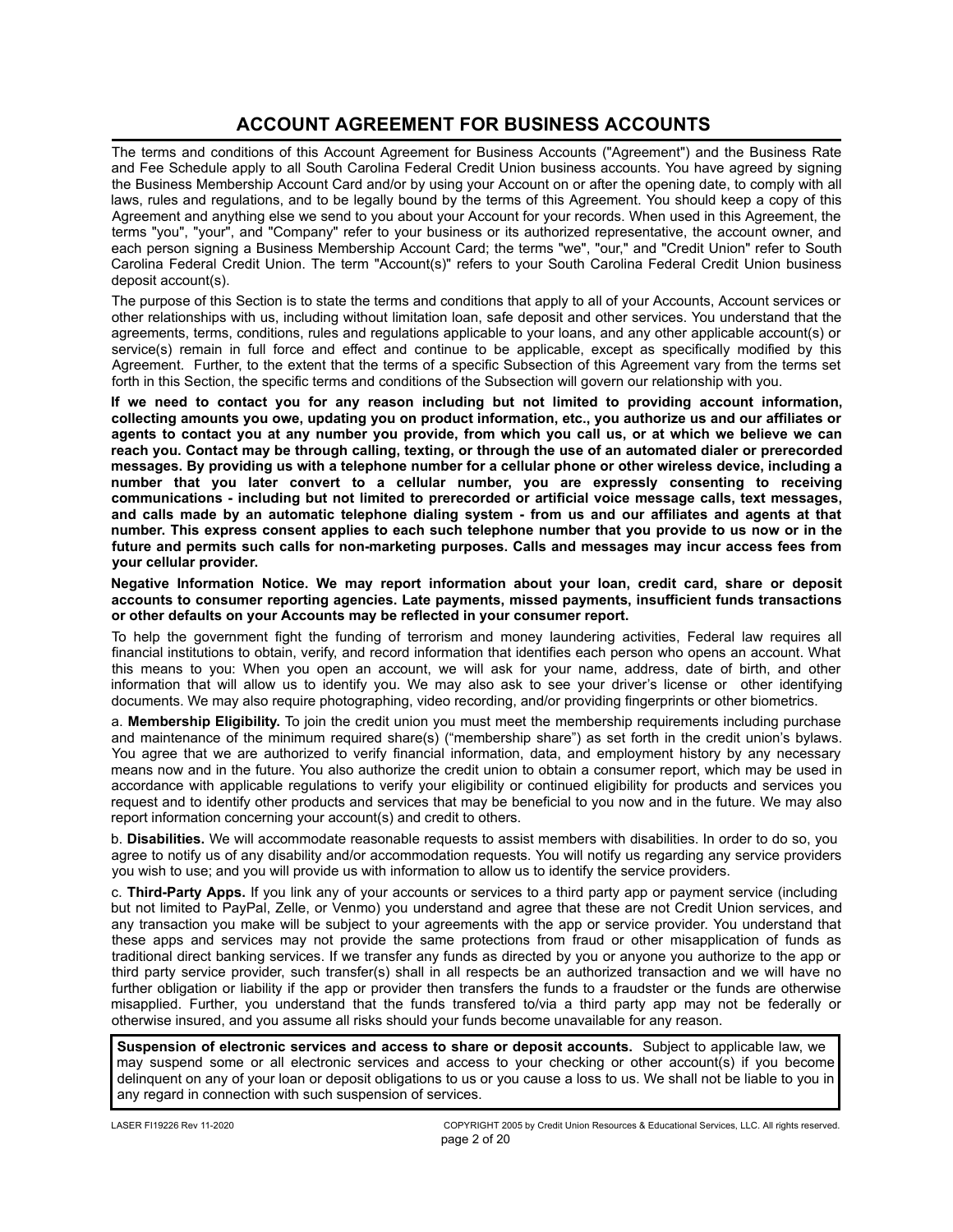d. **Lien to Secure Obligations. Company (which, as such term is used in the Agreement, includes the account owner and each person signing a Business Membership Account Card) grants the Credit Union a consensual security interest in all of its deposit accounts to secure payment of all amounts owing pursuant to any loan agreements, or under this Agreement, or arising from any negative account balances, including fees, costs, or expenses at any time under this Agreement. Company authorizes Credit Union to hold and apply funds in any of its deposit accounts maintained at the Credit Union against any present or future indebtedness Company may have to Credit Union. Company authorizes the Credit Union to apply shares to any obligations owed to the Credit Union if Company defaults or fails to pay or satisfy any obligation to the Credit Union, without any notice to any account owner or other party. This right is immediate and applies to all accounts of Company, except any account that would lose special tax treatment under state or federal law if given as security. There will be no limitation or delay with regard to any stated maturity date as to any certificate or other applicable shares.**

e. **Right of Set Off. Company agrees that the Credit Union at all times retains the common law equitable right of set off against shares with regard to any debt or obligation owed to the Credit Union individually or otherwise, which right may be exercised by the Credit Union without legal process or notice to Company.**

**We may refuse to cash a check made payable to you, but instead require you to deposit the check to your Account. All deposits accepted by us are subject to verification. You should retain your copy of any receipt or other document which evidences your deposit. If you claim that a deposit was not properly credited to your Account, we may ask you to show us your receipt or other document which evidences your deposit. You should not mail cash deposits. We will not be liable for any deposit that we do not receive. We reserve the right to make adjustments to your Account upon 6.verification of your deposit or for computation or other errors related to your Account.**

f. **Cross-Collateralization. To reduce the possibility of loss, Company grants to the Credit Union a lien on all shares and agrees that all collateral pledged to secure any loan obligation owed to the Credit Union will also secure payment of your other obligations. This pledge will secure all obligations owed at the time of the pledge or which arise thereafter. This "cross collateralization" of Company's obligations applies to all debts regarding Company's Accounts, loans or otherwise, including all obligations under any credit card agreement with us, and overdrafts.**

**Unless a contrary intent is evidenced in writing, obligations secured by a primary residence are not included in the "cross- collateralization" of your obligations to us. In the case of any bankruptcy proceeding, the Credit Union has a right to preserve such collateral as set forth herein as cash collateral; and is not required to surrender or turnover such collateral absent the owners filing any appropriate motions and the entry of an order either providing for adequate protection of the Credit Unions rights in such collateral, or modifying or terminating the automatic stay as to such collateral. You further agree that the Credit Unions exercise of this right to safeguard or "freeze" funds on deposit shall not constitute a violation of the automatic stay afforded by the Bankruptcy Code.**

g. **Joint and Several Liability.** Company, including but not limited to the account owner and each person signing an Account Card, acknowledges and agrees that any and all liability arising pursuant to this Agreement and/or the Account shall be joint and several.

## 1. **GENERAL DEFINITIONS**

a. **"Access Device"** means any card, electronic access device and/or any codes, passwords or personal identification numbers (PIN) that we issue to allow you to access and/or use any account or other services. With regard to online or internet transactions an access devise shall also include any computer, smart-phone or other hardware used to make or process a transaction.

**Use of Biometrics/Fingerprints.** The Credit Union or various apps you may choose to use may provide access to your accounts and services through the use of fingerprints or other biometrics. You agree to the use of such biometrics, and will cooperate with us in implementing any requirements we or the third party may require associated with this technology. Biometric technologies may be used for authentication. We may require the use of biometrics and/or fingerprinting with regard to any service we offer, and any refusal to cooperate with such use shall allow us to refuse to make any transaction, including but not limited to cashing any on-us item presented by any holder. When you enable biometric access, every person with an enrolled biometric on your accounts, services, or devices used to access your accounts and services will have access to your accounts and services, and may access your accounts, view your information, conduct transactions on your behalf, and has your authority to engage in these activities. Enrolled biometrics may expand the number of persons who have access to your account regardless of the signers listed on your Membership Application with us. WE ADVISE YOU TO REVIEW AND CONFIRM THAT ALL REGISTERED BIOMETRICS BELONG TO INDIVIDUALS WITH AUTHORITY AS DESCRIBED ABOVE. BY ACTIVATING ACCESS/SERVICES REQUESTED BY YOU, THE CREDIT UNION RELIES ON YOUR REPRESENTATION THAT ANYONE WITH A REGISTERED BIOMETRIC HAS PROPER AUTHORITY TO ACCESS AND USE YOUR ACCOUNTS AND ASSOCIATED ACCOUNT INFORMATION.

b. **"Account Card"** means any signature card, business membership application or agreement, account change card or other form required to open or change an account, obtain an account service with us, or provide authorization/ instruction to us.

LASER FI19226 Rev 11-2020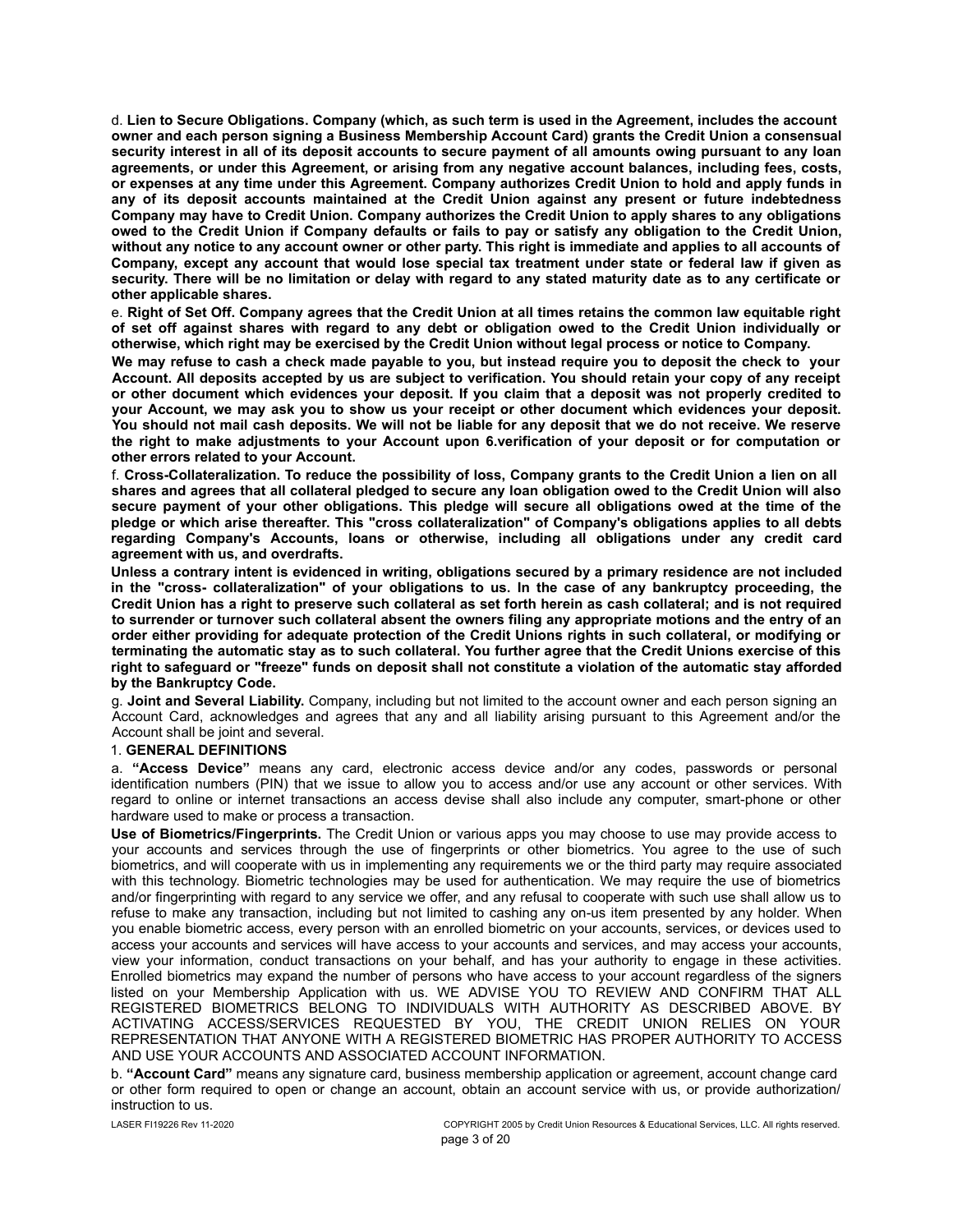c. **"Business Day"** means Monday through Friday, excluding federal holidays.

### 2. **DEPOSITS TO YOUR ACCOUNT**

You may make deposits in any amount to your Account during normal business hours at any Credit Union branch or by mail. Please use the preprinted deposit slips provided to you. If the service is available, you may also make deposits by automatic transfers from other accounts, by telephone transfer, or at an automated teller machine ("ATM") that accepts Credit Union deposits.

The law allows and you specifically agree that we may supply any missing endorsement to a deposited check, draft, or any other instrument. However, we reserve the right to refuse to accept for deposit any item which does not bear a proper endorsement, which is payable to someone other than you or, in our sole discretion, under any other circumstances. Federal law specifies locations on checks for your and our respective endorsements. If our endorsement is illegible because you have endorsed a check in the wrong location, you will be liable for any resulting losses.

a. **Multiple Payees.** Unless any check, share draft or other instrument expressly indicates that the item is payable to conjunctive payees, the instrument shall be deemed payable in the alternative. If there is any ambiguity, the instrument shall be deemed payable in the alternative (example: a check payable to "A and B" is a conjunctive instrument. A check payable to "A or B;" "A, B;" "A/B", where "A and B are listed on separate lines;" or otherwise, where not expressly conjunctive are payable in the alternative).

We may refuse to cash a check made payable to you, but instead require you to deposit the check to your Account. All deposits accepted by us are subject to verification. You should retain your copy of any receipt or other document which evidences your deposit. If you claim that a deposit was not properly credited to your Account, we may ask you to show us your receipt or other document which evidences your deposit. You should not mail cash deposits. We will not be liable for any deposit that we do not receive. We reserve the right to make adjustments to your Account upon verification of your deposit or for computation or other errors related to your Account. Should we accept a deposit from you by any electronically created item including, but not limited to, a remotely deposited check, you will indemnify us for any claim by any subsequent third party for claim of loss for a subsequent deposit of the same item, whether such action was authorized by you or not.

All non-cash deposits are posted to your Account subject to our receipt of "final payment" from the party on which the item is drawn. If we receive notice that an item is being returned to us unpaid, or if we do not receive final payment on a deposited item, because, for example, the drawer has placed a stop payment or the item is returned "insufficient funds" or "account closed"; or if an item is returned after final payment, we will charge your Account for the amount of the item, for any dividends carried on the item and for our applicable charges, even if the amount of the item has already been made available to you and even if we do not actually receive the returned item. If the charge-back of a returned item or a fee or other charge creates an overdraft, you agree to pay us the amount of the overdraft immediately, and we may charge your Account a service charge for the overdraft.

We receive final payment for deposited items at different times depending on the location of the parties who will pay the items. In addition, our receipt of final payment may be delayed further due to circumstances beyond our reasonable control. For more information, please see our Funds Availability Policy, which is incorporated herein by reference and which may be amended from time to time. If we must pay any fees to collect an item you have deposited, we will charge the fees to your Account and we may impose a service charge for the collection. If you receive a credit to your Account through the Automated Clearing House (ACH) network, the rules of the National Automated Clearing House Association permit us to notify you of the credit on your next regular Account statement.

If we credit your Account for an automated clearinghouse credit entry or for any other fund transfer or payment order ("fund transfer"), the credit we give you is provisional until we receive final settlement for the fund transfer through a Federal Reserve Bank. If we do not receive final settlement or payment, you agree that you must refund to us the amount we credited to you for the fund transfer and that we may charge your Account for such amount. In such case, the person making the payment to you will be considered not to have paid you the amount of the fund transfer. We have no obligation to provide any separate notice under this provision, and you agree that our indication of any credits or debits hereunder reflected on your periodic statements shall be deemed sufficient notice.

When we process incoming fund transfers, we rely on the account numbers given to us by the financial institutions or other persons who send the fund transfers to us. We will have no duty to determine if the account numbers provided to us is consistent with the name or other information given to us and we will not be liable to you if we credit a fund transfer intended for you to another member's account because the sender instructed us to credit an incorrect account number.

We reserve the right to refuse or to return all or part of a deposit at any time.

b. **Collection of Deposits.** In handling deposits to your account, we act only as your agent for collection and assume no responsibility beyond the exercise of ordinary care. By signing the Business Membership Application Card or using any accounts or services, you specifically waive your rights to notice of non-payment, dishonor or protest regarding all items presented for collection. We have the right to refuse any order, transfer or deposit, limit the amount that may be offered for deposit and to return all or any part of a deposit. Special instructions for handling an item are effective only if made in writing and accepted by us separately along with the item in question. We will not be liable for any default or negligence of correspondents or for loss in transit, and each correspondent will only be liable for its

**OWN**<br>LASER FI19226 Rev 11-2020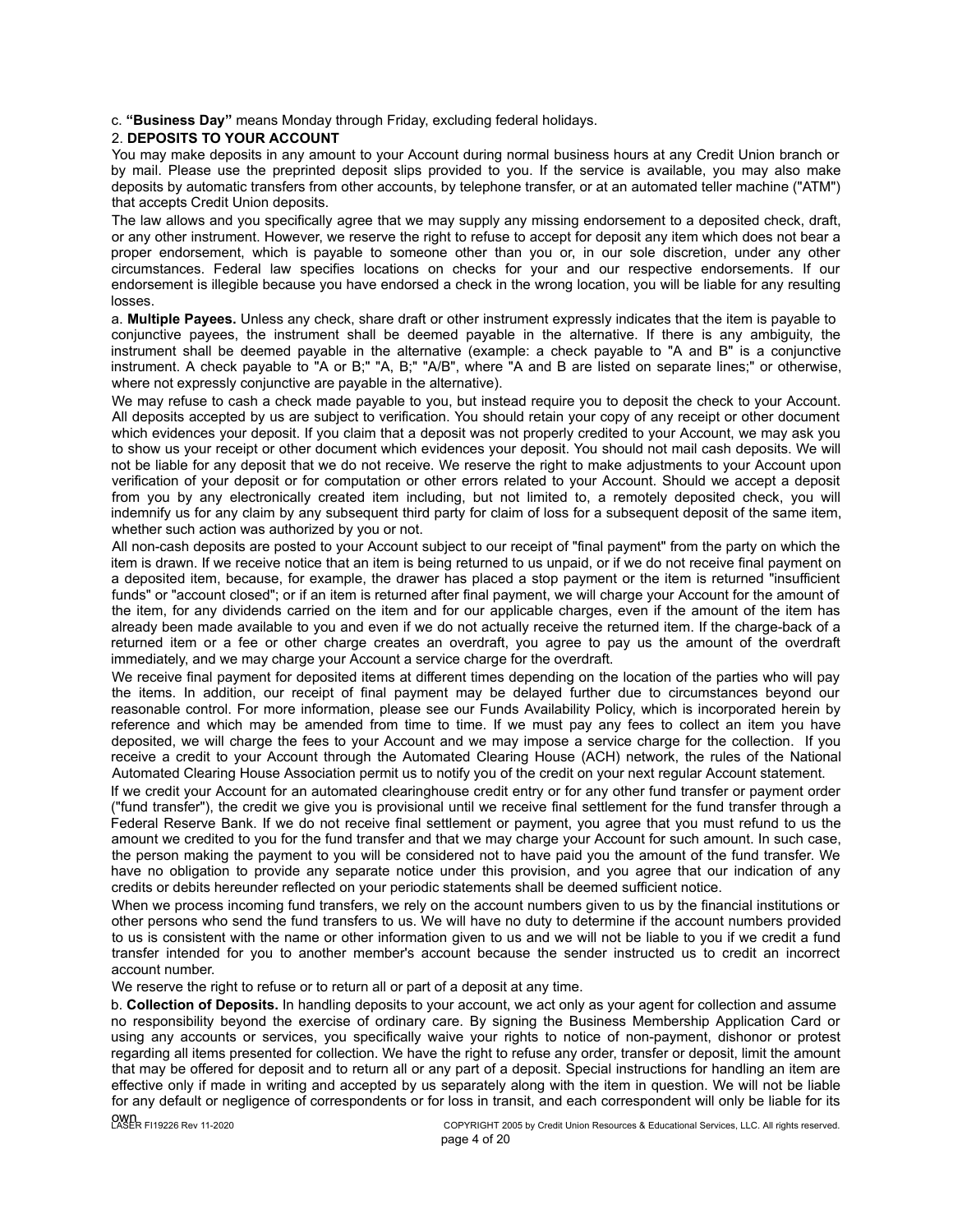negligence. We are authorized to pursue collection of previously dishonored items (including re-presentment), and in so doing we may permit the payor bank to hold an item beyond the midnight deadline. Items that we present or represent may be truncated or converted to an electronic or other format. If an item is not paid you are fully responsible for any loss we may incur in seeking to collect the item for you. Items not drawn by you upon us are not overdrafts, but are Insufficient Funds Items ("NSFs") that you must pay to us if we incur any loss in seeking to collect such items for you.

### **We automatically redeposit returned items under \$100.00.**

You acknowledge and agree that your deposit or issuance of a check that uses check form or stock with decorative graphics, or that has ink colors other than black or blue, or your use of check stock other than Credit Union provided or approved check stock, may result in errors in processing a check image created from such a check. You agree that, to the extent permitted by law, we shall have no liability to you in the event that you incur a loss from such errors.

You agree that you shall not deposit, without our express written consent, a document that you or someone on your behalf created or printed from an image or other electronic record of an original paper check (a "substitute check document"). Our acceptance for deposit of a substitute check document from you shall not be deemed as a waiver of the foregoing prohibition on the deposit of substitute check documents. You also shall not identify us as a "reconverting bank" or "truncating bank" on a substitute check document you deposit at any other financial institution or transfer to any other person. You hereby agree to indemnify us for any loss that we incur directly or indirectly from your deposit or transfer of a substitute check document in violation of the limitations set forth in this paragraph.

For checking accounts, you understand that when paid, your original check (or any substitute check) becomes property of the Credit Union and may not be returned to you. We have no obligation to retain the originals of any checks or other documentation. You agree to keep a copy of your original check in order to verify its validity. If you request us to provide you with an original check or sufficient copy, you agree that we may provide an electronic image of the original check or sufficient copy if you have agreed to receive account information or statements electronically. Further, the Credit Union may charge you a fee as set forth in the Schedule for each requested item and /or for research as applicable.

## 3. **WITHDRAWALS FROM YOUR ACCOUNT**

Money may be withdrawn from your Account in different ways, as permitted for each type of Account. We are required to permit a withdrawal only if you have sufficient available funds in your Account to cover the entire amount of the withdrawal, and you are not in default under any obligations you owe to us. Checks or other debit items presented against insufficient or available funds are subject to a service charge. If there are sufficient funds to cover some but not all of your withdrawal orders, we will honor those withdrawals which can be paid, in any order convenient to us. If, in our sole discretion, we permit withdrawals for which there are not sufficient available funds, or you otherwise overdraw the available funds in your Account, you agree to repay us immediately the funds advanced to you. We will assess your Account a service charge, and we may also assess your Account a charge, which will be separately disclosed to you, each day on the amount of the overdraft. At no time shall we be required to allow you to overdraw your Account, even if we allowed such activity on one or more previous occasions.

## We strongly suggest that you date checks with a current date. **WE WILL NOT BE LIABLE TO YOU FOR PAYING CHECKS WHICH ARE POST-DATED, STALE DATED (OLDER THAN SIX MONTHS) OR DO NOT BEAR A DATE.**

If you do not wish us to pay a check you have issued, you must place a stop payment order with us and renew it every six months. (Please refer to the Stop Payment section of this Agreement).

You may stop payment on a preauthorized electronic funds transfer in accordance with the procedures described in our Electronic Funds Transfer Disclosure, which is incorporated herein by reference and which may be amended from time to time.

You agree to use only check forms supplied or approved by us, and we will have no duty or liability whatsoever where you choose to use other items. Our duty is to use ordinary care in examining checks when they are presented to us for payment. UNLESS WE HAVE SPECIFICALLY AGREED WITH YOU IN WRITING, OUR DUTY WILL NOT INCLUDE MONITORING NONSTANDARD INSTRUCTIONS OR OTHER LEGENDS APPEARING ON CHECKS. We shall be deemed to have exercised ordinary care if we process your checks only by automated means or if any unauthorized signature, counterfeit check, or alteration could not be detected by a reasonably careful examination of the item. You agree that we do not have to notify you if we refuse to pay a check you have written, if we pay a check that overdraws your Account, or if we impose a fee in connection with either of these events.

If you make withdrawals by check, the check must be properly completed and signed by the person(s) whose authority is on file with us. We may refuse to honor a withdrawal if we receive conflicting instructions from two or more authorized signers or if there is reasonable doubt as to who is authorized to make a withdrawal.

We reserve the right to refuse to cash or to impose a charge on anyone who asks us to cash a check that you have written. Even if your check is otherwise properly payable, we will not be liable to you for dishonor of your check, or otherwise, as a result of such refusal.

If we freeze any account – we will only be obligated to remove the freeze upon receipt of either an agreement signed by all interested person or a legal document, which meets our requirements.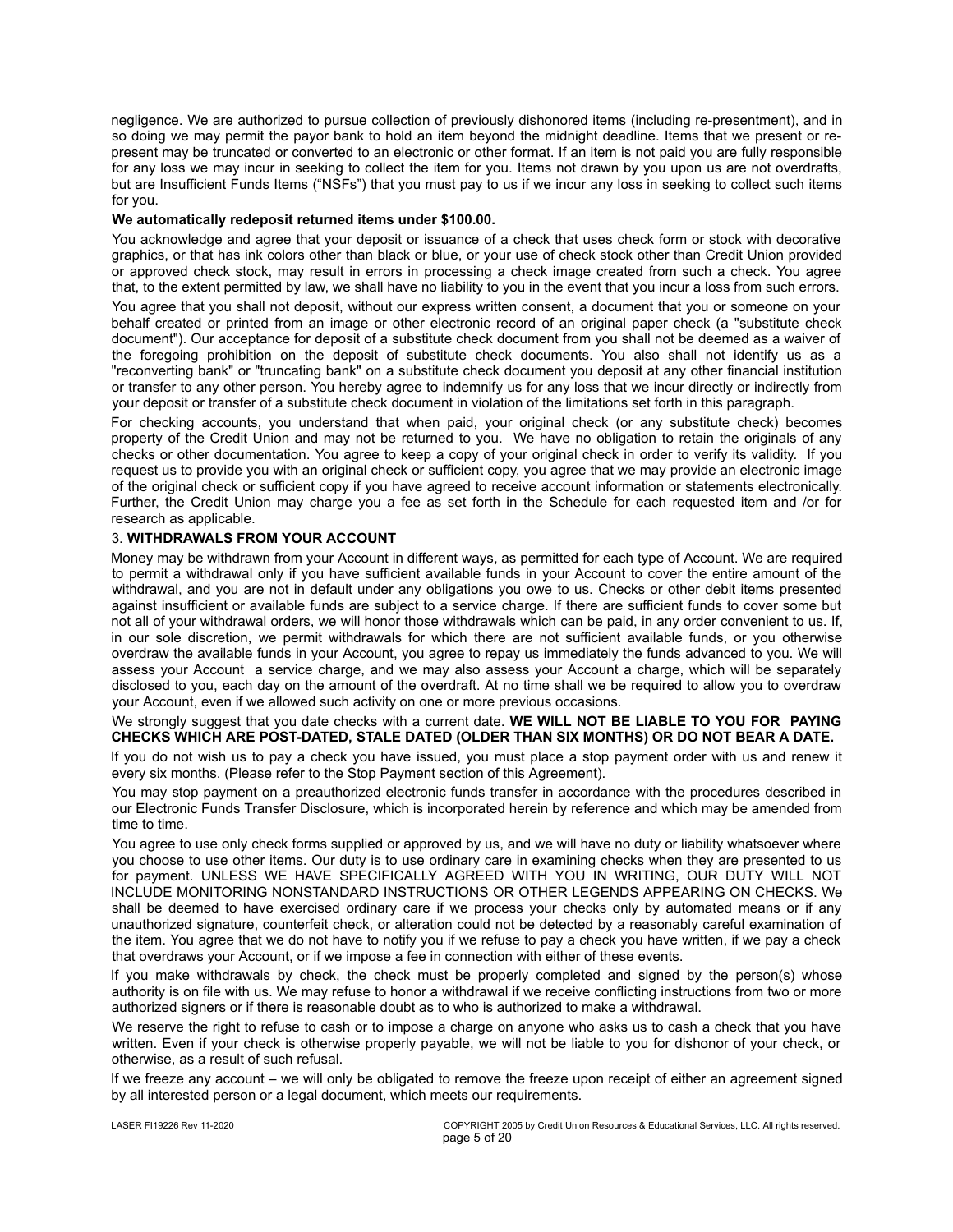## 4. **CHECK PRESENTMENT**

Your Account may be debited on the day an item is presented by electronic or other means, or at an earlier time based on notification received by us that an item drawn on your Account has been deposited for collection in another financial institution. A determination of your Account balance for purposes of making a decision to pay or return an item or debit due to insufficiency of available funds may be made at any time between the receipt of such presentment or notice and the time of payment or return of the item or debit, and no more than one such determination need be made.

### 5. **NONSUFFICIENT FUNDS (NSF) AND OVERDRAFTS (OO)**

If at any time, the available funds in your Account are not sufficient to cover checks, ATM, ACH, debit card and other electronic transactions, our fees or charges, or withdrawals of any type, presented for payment on your account, those checks and items will be handled in accordance with our overdraft procedures.

a. **Actual Balances and Available Balances.** In order to manage and understand how transactions are processed, including when fees such as overdraft fees may apply, you understand and agree to the following: Your Actual balance is the total amount of money in your account; it does not take into account outstanding transactions authorized by the accountholder(s). The Actual Balance may not always depict an accurate display of what you may spend without overdrawing your account. Your Available Balance is our most current record of the amount of money in your account available for your use or withdrawal. We use the available balance to authorize your transactions during the day and to pay your transactions in our nightly processing. The Available Balance does not reflect every transaction you have initiated or that we have previously authorized. For example, it may not include the following: (1) outstanding checks and authorized withdrawals, such as recurring debit card and ACH transactions that we have not received for payment; (2) the final amount of a debit card purchase (for example, we may authorize a purchase amount prior to a tip that you add); (3) debit card transactions that have been previously authorized but not sent to us for final payment; (4) pending debit card or ATM card transactions. YOU MAY STILL OVERDRAW YOUR ACCOUNT EVEN THOUGH THE AVAILABLE BALANCE APPEARS TO SHOW THERE ARE SUFFICIENT FUNDS TO COVER A TRANSACTION.

Note: Holds placed on your account balance for pending debit card/electronic transactions including gasoline, hotels, car rentals, etc., may reduce your available balance for an amount that may vary from the actual purchase amount, which may or may not be presented for payment. These same holds also reduce the available funds for subsequent purchases. Failing to account for such outstanding items may cause your account to become overdrawn and fees assessed.

Your Account will then be subject to a charge for the item whether paid or returned as set forth in our Schedule. Except as otherwise agreed in writing, we, by covering one or any overdraft, do not agree to cover overdrafts in the future and may discontinue covering overdrafts at any time. If we pay a check that would otherwise overdraw your Account, known as Courtesy Pay, you agree to pay the overdraft amount immediately (within 24 hours of notification or less). We reserve the right to pursue collection of previously dishonored items at any time and charge for services rendered to collect by us or third parties.

Any item or transaction can be presented for payment multiple times, which is beyond the control of the Credit Union. These multiple presentments by other parties may further overdraw your account balance. Each presentment will be charged a separate overdraft fee even though it may be for a repeat presentment.

We will honor checks drawn on insufficient funds by transferring funds from a share account or another deposit account or a loan account, known as transfer sources, as you have directed. There are limitations on the number of transfers from share accounts as listed in the Transfer Limitations section of this Agreement. Once you reach the transfer limit for the month, any insufficient funds items will be handled in accordance with our overdraft procedures. We may honor items presented on insufficient funds and if no funds are available from your transfer sources, if we have approved Courtesy Pay as an overdraft protection plan for your Account.

Any fees associated with nonsufficient funds, Courtesy Pay, transfers, or negative balances, if any, are set forth in our Schedule.

#### b. **Order of Payments**

Checks, items and other transactions are processed in the order that we receive them, which may not be in the order you make them. We may, at our discretion, pay a check or item and execute other transactions on your Account in any order we choose. The order in which we process checks and items and execute other transactions on your Account may affect the total amount of overdraft fees that may be charged to your Account. Please contact us if you have questions about how we pay checks and process transfers and withdrawals.

#### c. **Right to Pay or Return**

If a paper check, debit card, ATM, ACH or other electronic type transaction, our fees or charges, or withdrawals of any type, is presented without sufficient funds in your Account to pay it, we may, at our discretion, pay the item (creating an overdraft) or return the item (NSF). Courtesy Pay will not be used to honor items presented over the counter with a financial center representative. While we reserve the right to pay or not pay any item presented without sufficient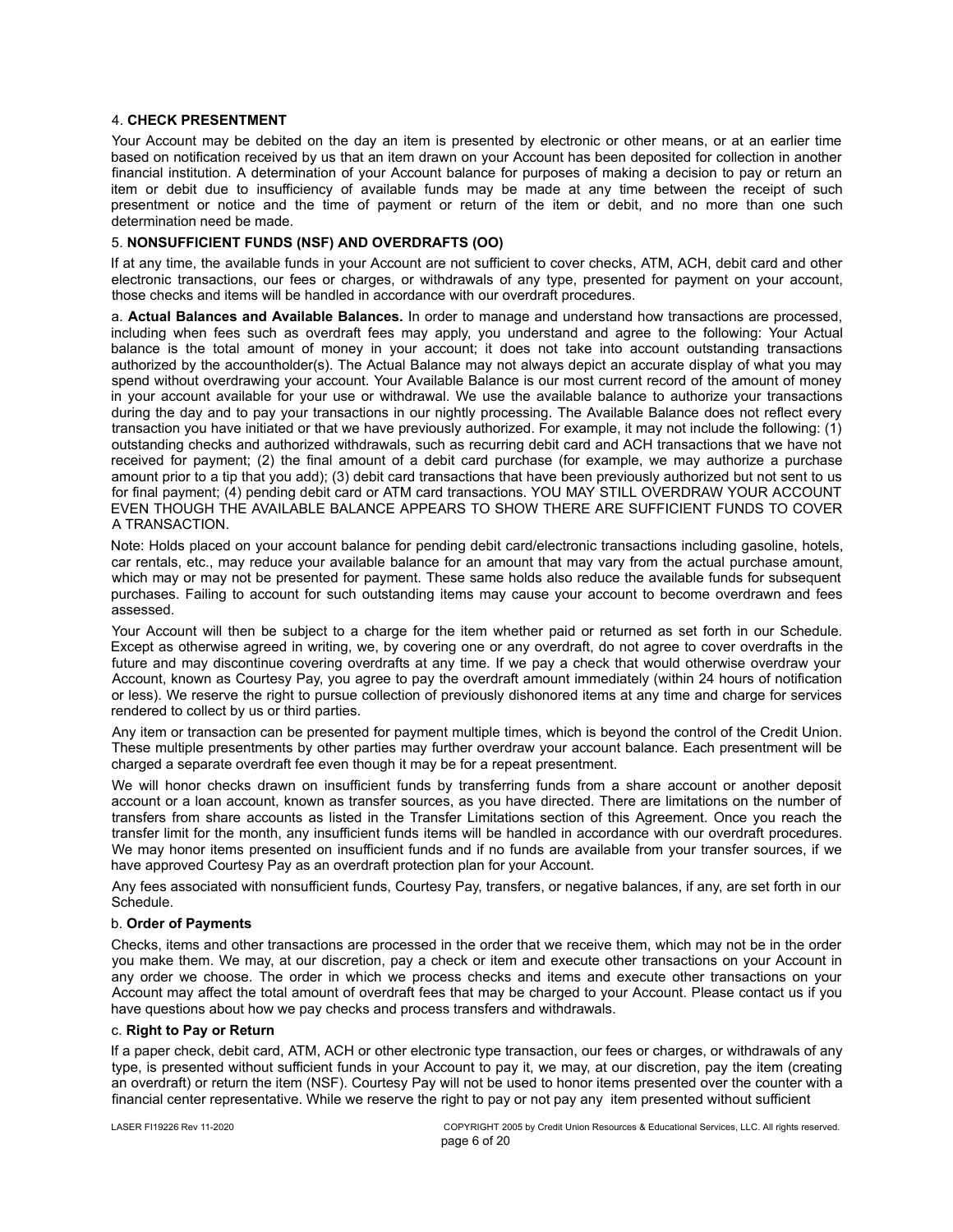funds, you may request that we not pay such items. In that case, we will return any item presented without sufficient funds (NSF). If you wish to exercise this option that we not pay such items you must contact us by calling us at 843- 797-8300 in Charleston or toll-free 1-800-845-0432 outside of Charleston and informing us that you wish to opt out of Courtesy Pay. If you do not notify us, we retain the right, in our discretion, to pay or not pay any item presented without sufficient funds. We encourage you to make careful records and practice good account management. This will help you to avoid writing checks without sufficient funds and incurring the resulting fees.

## 6. **FACSIMILE SIGNATURES**

If you choose to use facsimile signatures, you agree that:

- (i) It is impossible for us to determine whether or not a facsimile signature is genuine;
- We may honor any and all checks, drafts or other orders for the payment or withdrawal of money bearing or appearing (ii) to bear an authorized facsimile signature, even if the facsimile signature was made by an unauthorized person or the item on which a facsimile signature appears is itself a counterfeit item, or the facsimile signature is counterfeit.
- (iii) You assume full responsibility and will indemnify us for all items paid over a forged or unauthorized facsimile signature.

## 7. **TRANSACTION LIMITATIONS**

In accordance with applicable law, we reserve the right to require you to provide written notice of any intended withdrawals from any account(s) of not less than seven (7) but not more than sixty (60) days before the intended date of withdrawal. Withdrawals will only be permitted if you have sufficient funds available in your Account to pay the full amount of your withdrawal orders or you have an overdraft protection plan. If there are sufficient funds to cover some but not all of your withdrawal orders, we may permit those for which there are sufficient funds in any order we choose. We may refuse to allow a withdrawal, and will advise when required by applicable law if, for example: (1) there is a dispute between Account owners; (2) a legal garnishment, attachment or levy is served on us; (3) the Account(s) secures any obligation owed to us; (4) any required documentation has not been provided to us; or (5) you are delinquent or fail to pay a loan or any other obligation owed to us when due.

In addition to the foregoing, if any person should instruct the Credit Union to make a large cash withdrawal (the definition of which shall be within the Credit Union's sole discretion) in lieu of other methods of transferring funds offered by the Credit Union, the Member hereby releases the Credit Union from any and all liability, claims and demands whatsoever which arise from or in any way relate to the Member's possession of any large sums of cash from the moment possession of same is made available to the Member; and Member will execute and deliver any further releases the Credit Union may require in connection with any such withdrawal.

You may make an unlimited number of withdrawals or transfers by mail, ATM (if available) or in person from Money Market Accounts. You may not, however, make more than a total of six transfers to other accounts or to third parties during each monthly statement period when these are made by pre-authorized or automatic agreement or telephone transfer.

a. **Closing Accounts.** When either you or the Credit Union close any accounts, certain funds may not be immediately made available to you upon closing. This is due to actions you have taken or your relationships with third parties that may result in certain holds that affect your available funds versus your actual funds. These holds are generally resolved within a period of 10 days. Once all these matters are cleared so that your accounts are no longer responsible for any sums these other parties may claim, then any remaining funds shall become available funds and will be paid to you.

We reserve the right to prevent transfers which exceed the above limits or to monitor these transactions after they occur. When we observe that the number of transactions exceeds the above limits, we will contact you for corrective action. If excessive transactions continue to occur, we reserve the right to close your Account or convert it to an Account without transfer limitations.

b. **Transaction Limitations and the Credit Union's Business Days**. Except as may be otherwise specifically provided in our Agreements, all Transactions after our "daily cut-off time" and made on days that are not our businessdays as set forth in the Schedule will be treated, transmitted, recorded, etc., as applicable and appropriate as if received on the next business day that we are open. Deposits, orders, instructions, requests, etc., received by mail, electronically, at an unstaffed facility, or outside depository will be processed and credited only when actually received by us, and we shall have no responsibility until we actually receive the item.

## 8. **STOP PAYMENT ORDER REQUEST**

COPYRIGHT 2005 by Credit Union Resources & Educational Services, LLC. All rights reserved. If you don't want us to pay a specific check drawn on your Account, you can ask us to place a "Stop Payment Order" ("SPO") on the check. You can notify us by mail, telephone, electronically, or in person. Any such instruction must be given to a financial center representative of the Credit Union. Your SPO will take effect when we record it on your Account. A SPO will not be valid and binding on us unless your SPO includes your Account number, the number and date of the written instrument, the name(s) of the payee(s), and the exact amount of the instrument. Only the person placing the SPO may release the SPO. We will charge you a service charge for any SPO as set forth in the Schedule. If you give an oral SPO that is not confirmed in writing by you or us within fourteen (14) days, your SPO will expire and the instrument may thereafter be paid by us. You agree that any stop payment order received when WO SUIR FI19226 Rev 11-2020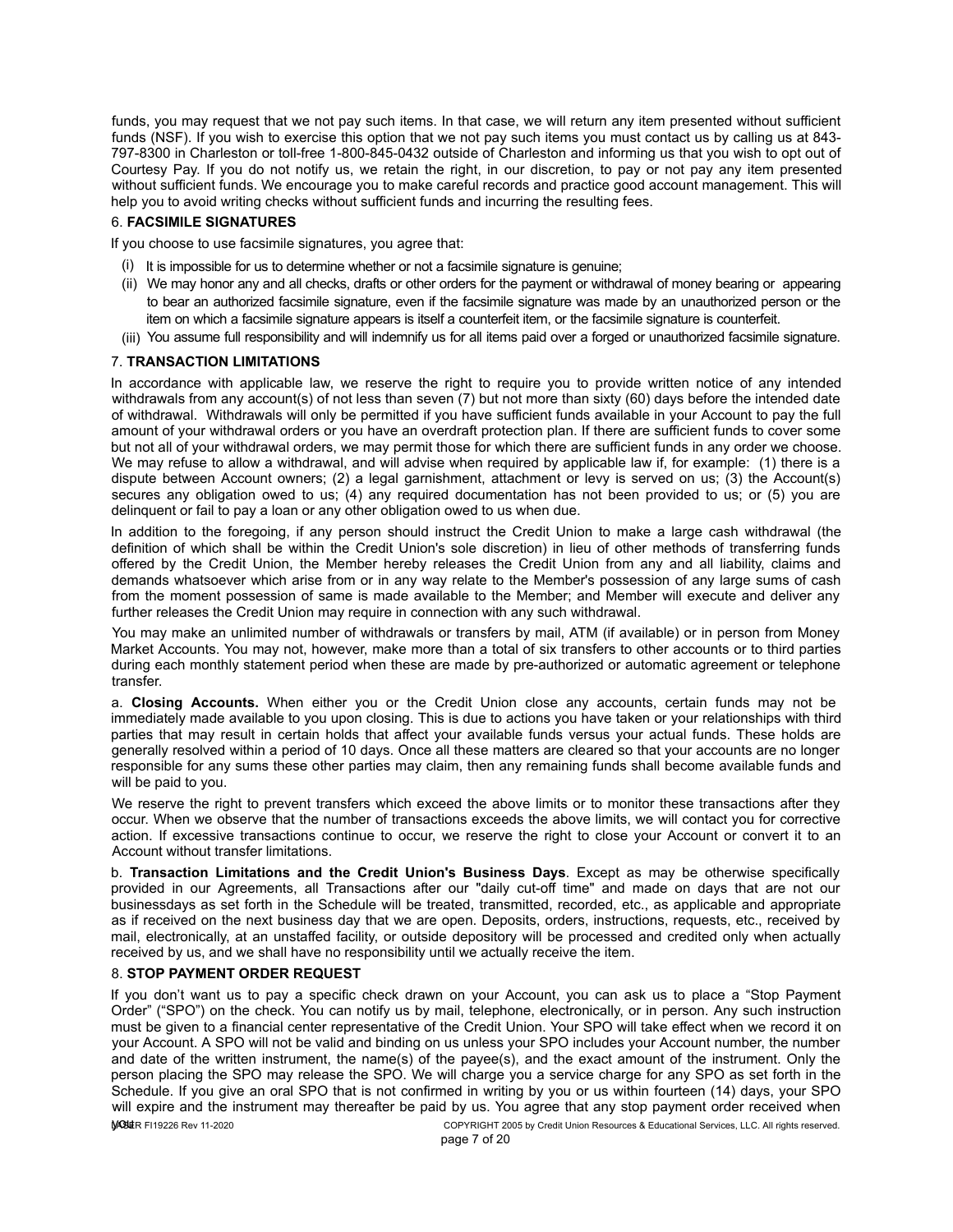do not have sufficient funds on deposit in your account to cover the item on which you are requesting us to stop payment may be subject to a service charge for return of an NSF item rather than the service charge for a stop payment order.

#### a. **Duration of Order**

Oral stop payment orders for checks will lapse within 14 calendar days unless confirmed in writing within that time. Written stop payment orders for checks are effective for six (6) months and may be renewed for additional six (6) month periods by requesting in writing that the stop payment order be renewed within a period during which the stop payment order is effective. We are not required to notify you when a stop payment order expires. The Credit Union will not be responsible for any loss as a result of honoring a check after a stop payment order lapses or expires, or if you fail to meet your obligations as noted in this section or otherwise in this Agreement.

#### b. **Liability**

Fees on stop payment orders are set forth on the Schedule. You may not stop payment on any certified check, cashier's check, teller's check, or any other check, or payment guaranteed by us. Although payment of an item may be stopped, you may remain liable to any item holder, including us. You agree to indemnify and hold the credit union harmless from all costs, including attorney's fees, damages or claims related to our refusing payment of an item, including claims of any joint account owner, payee, or endorsee in failing to stop payment of an item as a result of incorrect information provided by you. The Credit Union will not be responsible for any loss as a result of honoring a check if through in advertence, oversight or accident, we honor any postdated check. We have no obligation to accept any order to stop payment on any certified check, cashier's check, teller's check or other instrument guaranteed by us. You will be responsible to the Credit Union if any claim or demand is made against us as a result of our acting in accordance with your stop payment order.

## 9. **USE OF CHECK IMAGES, SUBSTITUTE CHECKS, AND E-CHECKS**

For each original check that you deposit, you hereby authorize us (and any collecting institution, returning institution, Reserve Bank or processor which subsequently receives the original check) to create an electronic image ("check image") of the original check, and to process that check image for collection, payment and return. You further authorize the destruction of the original check that has been imaged. We may in our sole discretion determine the manner in which to collect or return a check image. We may: (i) present or transfer the check image to the paying bank, a Federal Reserve Bank, a check clearing house, image exchange network, or other collecting bank or returning bank; or (ii) create a substitute check and collect such substitute check (governed by the Check Collection for the 21st Century Act referred to here as the "Check 21 Act") instead of the check image. To facilitate check imaging and electronic check collection, when completing a check, you must: (1) write clearly; (2) use black or dark blue ink in the date, pay to, amount, and signature fields; (3) use only the space provided for your part of a transaction. You agree to reimburse us for any losses and costs we incur as a result of a poor check image caused by a deficiency in the written check that wrote as payee, or that you accepted and deposited as the payee, whether due to your failure to follow these guidelines or otherwise.

A check image or a substitute check may be collected through one or more check clearinghouses, one or more Federal Reserve Banks, or pursuant to an exchange agreement with another depository institution. In such cases, you agree that the check image or substitute check is subject to the rules of that clearinghouse, Federal Reserve Bank, or exchange agreement.

You agree that we may debit your Account for any of the following items: (i) a check image of an original check drawn on your Account and presented for payment or collection, or (ii) a returned check image of an original check that was deposited by you. In these situations, we may debit your Account without receipt of, or review of, the original check associated with the check image. In our sole discretion, we may return to a presenting bank, returning bank or paying bank or post to your Account, a paper copy or paper representation of an original check (including without limitation an image replacement document or IRD, or a photocopy) drawn on or returned to your Account that does not otherwise meet the technical or legal requirements for a substitute check.

You agree that a check image that is received or created by the Credit Union in the check deposit, collection or return process shall be considered a "check" and/or an "item" for all purposes under this Agreement and applicable law.

In addition, a check that you deposit with us, or that you draw on your Account, may be truncated in the check collection process and replaced with a substitute check. You authorize us to pay, process or return a substitute check in the same manner as "check" or "item" under this Agreement. Substitute checks are governed under the Check 21 Act and the terms of this Agreement, to the extent not modified by the Check 21 Act.

You agree to indemnify and hold harmless us, our employees and agents from any loss, claim, damage or expense that you or any other person may incur directly or indirectly as a result of any action taken by us to process a check image or substitute check instead of the original check, including the destruction of the original check, as described above, to the extent permitted by applicable law.

When you or any person with authority authorize any E-Check you agree: (1) that we may pay the item as submitted to us; (2) that you shall be solely responsible for all information transmitted regarding such item(s) including but not limited to the payee(s), the amount(s) of the item(s), and endorsements or the lack thereof; and (3) you agree to indemnify us for all losses we incur in connection with any E-Check you authorize.

page 8 of 20 LASER FI19226 Rev 11-2020 COPYRIGHT 2005 by Credit Union Resources & Educational Services, LLC. All rights reserved.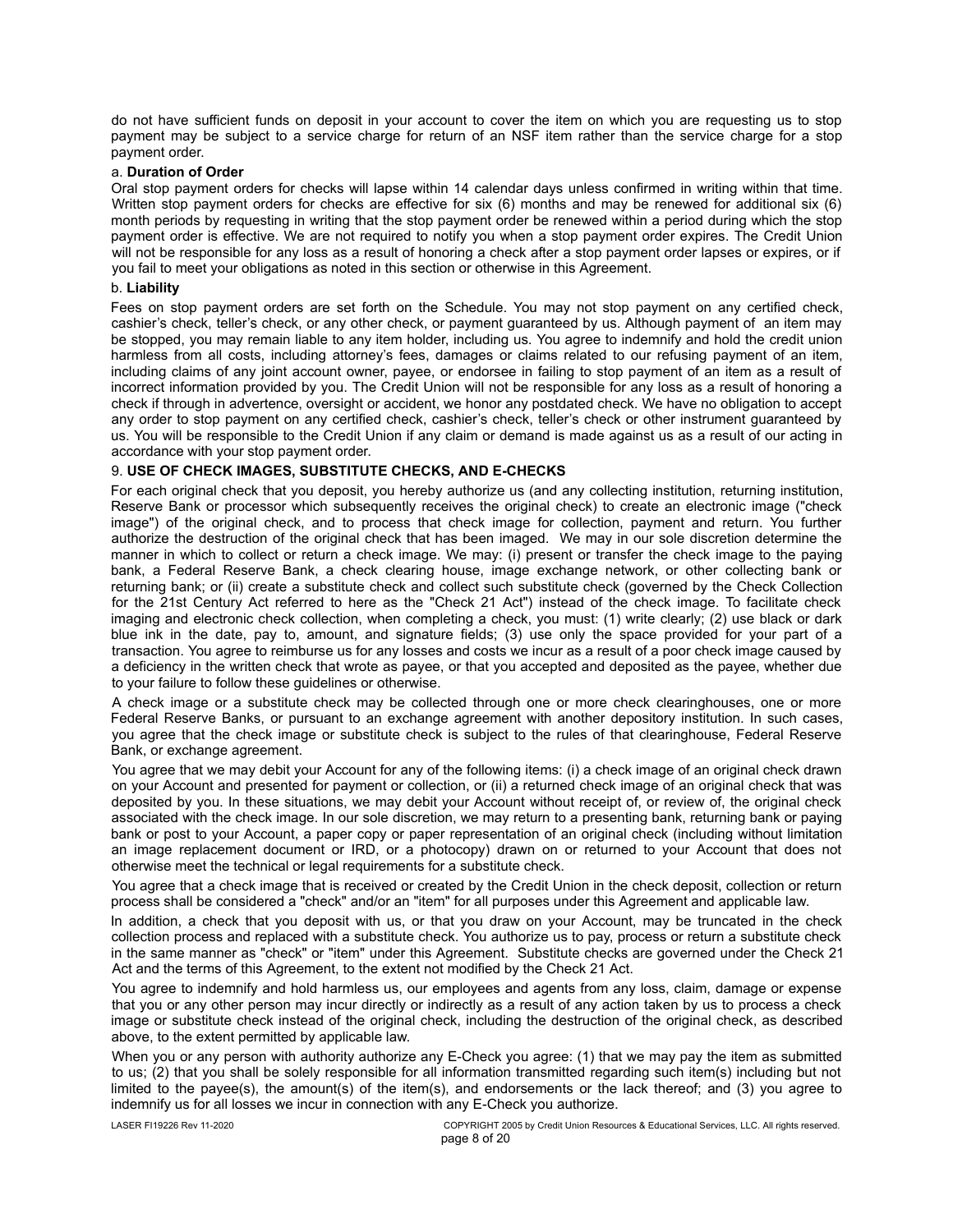## 10. **LIMITATION ON HIGH SPEED CASH LETTERS**

When depositing a paper check cash letter for high speed processing, you may only include in such cash letter those checks or items that are eligible for conversion to a check image under the terms of this Agreement and any other documentation, terms and conditions and instructions provided by us to you from time to time. Without limiting the generality of the preceding sentence, a high speed cash letter may not include any of the following items: forward or return items in carrier documents, photocopies in lieu, notices in lieu of return, foreign items or mutilated items. To deposit these non-eligible items, you must prepare a separate cash letter and indicate in the cash letter in the manner specified by us to you from time to time that the cash letter consists of items not eligible for imaging. You hereby agree to indemnify us for any loss that we incur directly or indirectly from your deposit of a cash letter in violation of the limitations set forth in this paragraph.

#### 11. **DIVIDENDS**

Dividends are subject to the approval of the Credit Union's Board of Directors and are paid from current income and available earnings, after required transfers to reserves at the end of a dividend period. The following provisions apply to dividend-bearing business accounts:

Not all business accounts pay dividends. You should refer to your Rate and Fee Schedule, which is incorporated herein by reference, to assess current dividends (if any), costs, fees and other charges.

Dividends will be calculated on your dividend bearing Account and credited directly to your Account as set forth below.

a. **Payment and Balance Computation.** Your dividend rate and annual percentage yield may change. At our discretion, we may change the dividend rate and Annual Percentage Yield on your Account any time without notice to you. We may also change the manner in which dividends are calculated and/or credited to you, by posting the change in our branch offices, by making such information available upon request in our branch offices, or in any other manner required or permitted by law. If you desire current dividend rate and annual percentage yield information, please ask in any branch office or telephone your Credit Union representative.

We reserve the right to calculate dividends for those dividend bearing Accounts which are used for business or other non-personal purposes, in a manner different from those dividend-bearing Accounts which are used for personal, household or family purposes. We must report dividends on certain non-corporate Accounts to the appropriate governmental agencies. It is your responsibility to give us your correct tax identification number and to make certain written certifications to us as required by law. If you fail to give us your number or the required certifications, we may withhold and pay to the government a percentage of the dividends earned on your Account, as required by law. You may also be subject to government penalties.

b. **Dividend Payment and Balance Computation.** At our discretion, we may change the dividend rate(s) and Annual Percentage Yield(s) on your account at any time without notice to you. Dividends on all dividend-bearing commercial / member business deposit Accounts referenced in this Agreement are compounded monthly and credited monthly.

We use the daily balance method to calculate the dividends on your account. This method applies a daily periodic rate to the principal in the account each day. Tiered-rate accounts earn dividends on the entire account balance each day at the dividend rate and annual percentage yield in effect for that day's balance.

Dividends begin to accrue on dividend-bearing Accounts no later than the business day we receive credit for the deposit of checks and other non-cash items. Dividends begin to accrue on money market deposit accounts based on the day funds are available to you for withdrawal.

Unless stated otherwise, the term "month" when used in this Agreement or any Schedule or other Addendum means monthly statement cycle.

#### 12. **STATEMENTS**

We will make available or send a monthly statement to the last address that you have specified for your Account. This statement will list all activity that relates to your Account during the statement period and any other information required by law. Upon receipt, you should review your statement carefully. IF YOU FAIL TO NOTIFY US, WITHIN 14 DAYS OF RECEIPT OR AVAILABILITY OF THE STATEMENT OR OTHER WRITTEN OR ELECTRONIC REPORT OF YOUR ACCOUNT TRANSACTIONS, OF ANY PROBLEM OR DISCREPANCY THAT APPEARS ON THE STATEMENT OR REPORT, SUCH AS AN UNAUTHORIZED TRANSACTION OR THE FORGERY OR ALTERATION OF ANY ITEM CHARGED TO YOUR ACCOUNT, YOU MAY LOSE CERTAIN LEGAL RIGHTS. IN NO EVENT WILL WE BE LIABLE FOR ANY UNAUTHORIZED TRANSACTION OR ANY FORGERY, UNAUTHORIZED SIGNATURE OR ALTERATION OF AN ITEM ON YOUR ACCOUNT THAT IS NOT BROUGHT TO OUR ATTENTION WITHIN 60 DAYS OF THE DATE ON WHICH YOUR STATEMENT OR REPORT WAS RECEIVED OR MADE AVAILABLE TO YOU.

Notwithstanding the foregoing, the time period for notifying us or making a claim under the Check 21 Act, with respect to a substitute check or an image of a substitute check that is sent with a statement or that appears on a statement, will be as set forth in the Check 21 Act.

Please notify us in writing of any change in your address. If your statement is returned to us, we will suspend further mailings until a current address is received. You will be deemed to have received any information we mail to you five (5) business days after the information is mailed, even if it is returned to us as undeliverable. You will be deemed to have received information we hold at your request at the time we make such information available for you to pick up. You will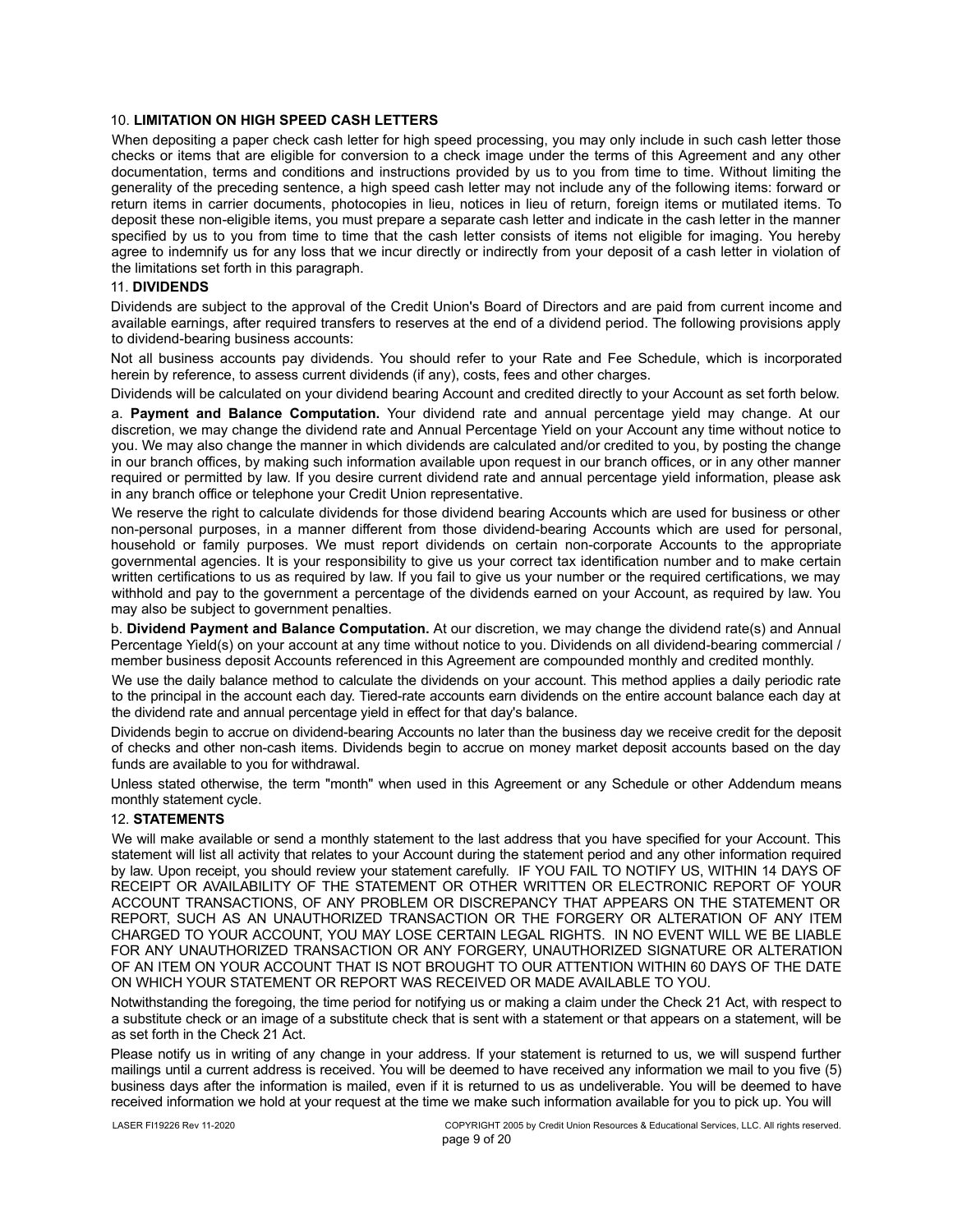be deemed to have received information we make available to you electronically on the date we make the information available for access by you.

## 13. **INACTIVE OR DORMANT ACCOUNTS**

If your account falls below any applicable minimum balance or you have not made any transactions within the period of time specified in the Schedule, we may classify your account(s) as inactive. An account is generally only considered dormant when an applicable State law requires such classification (i.e., dormant or abandoned). Although having no obligation to do so, we reserve the right to not classify a particular account as either inactive or dormant if any owner thereof has other active accounts or services with us. You may be charged fees as set forth in the Schedule for inactivity, which is generally the failure to transact any business on an account for the period set for in the Schedule. Unless specifically prohibited by applicable law, we may also charge a service fee set forth on the Rate and Fee Schedule for processing your dormant account ("Abandoned Property / Dormancy Processing Fee"). Unless prohibited by applicable law, we further reserve the right to transfer your dormant account funds to a general Credit Union account and to suspend any further account statements.

## 14. **ADVERSE CLAIMS TO FUNDS IN YOUR ACCOUNT**

Without any obligation or liability, we may place a hold on your Account in the amount of any funds for which there may be an adverse claim when we investigate the claim or until ownership of the funds is established to our satisfaction.

### 15. **CHANGE IN ACCOUNT INFORMATION**

You should notify us immediately of any change in the officers of your business or signing authority for your Account and if there is a change in the business name or its structure, as well as operational changes that may affect the transactions on your Accounts. We may ask you to execute and deliver to us new account resolutions and signature cards before the change is made effective. You should also notify us in writing of any change in your address, including your e-mail.

## 16. **TRANSFER OF OWNERSHIP**

YOUR ACCOUNT IS NOT ASSIGNABLE OR TRANSFERABLE EXCEPT ON OUR RECORDS. We must approve any pledge of your Account as security for a debt, and any pledge remains subject to our security interest and right of set off, unless we otherwise agree in writing. If you wish to transfer ownership of your Account, we may require that your Account be closed and a new one be opened by and in the name of the new owner(s).

## 17. **DEATH OF SOLE PROPRIETOR**

Following the death of a sole proprietor of an unincorporated business, the balance in the Account shall be payable in accordance with applicable law upon presentation of appropriate qualification documents and any required tax release.

## 18. **CHARGES TO YOUR ACCOUNT**

Your Account may be subject to various charges, including but not limited to item charges, a monthly service charge, charges for the use of certain Account services, and late payment charges as set out in the Business Rate and Fee Schedule, statement or other fee disclosure we provide to you, and which are made part of this Agreement. Unless otherwise agreed, these charges will be deducted from your Account balance automatically and may cause you to become overdrawn or your outstanding checks to be returned unpaid.

If funds in your Account are attached, garnished, or levied against, or if we are prohibited by law from paying on your Account, we may assess a legal process charge. We will debit your Account for any expenses we may incur as a result of any such legal action. Any such legal action may reduce your Account balance and cause your outstanding checks to be returned unpaid. We reserve the right to charge a fee for cashing checks you write. This fee will be collected from the payee at the time the check is cashed. If the payee refuses to pay our check cashing fee, we may refuse to cash your check, even if your check is otherwise properly payable, and we will not be liable to you for dishonor of your check, or otherwise, as a result of such refusal. You may contact your Credit Union representative to learn the amount of the fee.

We reserve the right to make changes to our fees and other charges from time to time. Where practical, notice of such changes will be given by mail addressed to the last address that you have specified for your Account by posting in our branch offices, by making the information available to you in electronic form or otherwise as required or permitted by law.

## 19. **TERMINATION OF ACCOUNT**

You may terminate your membership by giving us notice and complying with the policies and procedures of the Credit Union. Termination will not release you from any fees or obligations you owe us, those incurred in the process of closing your Accounts or services or your liability on outstanding items or Transactions. You further agree that we can terminate your membership, any account, or service, including any rewards program, for cause based on any of the circumstances defined in this Agreement; without notice or further action. We, in our sole discretion, may terminate, limit or restrict, or change the terms, as we in our sole discretion deem appropriate, any of your Account(s) or service(s), including but not limited to loan services access devices, and electronic account access including ATM access, or place a freeze on any sums on deposit with us at any time without notice or require you to close your Account(s)/service(s) and apply for a new account(s)/service(s) if: (1) there is a request to change the owners or  $\alpha$ uthorized  $R_{\text{av}}$  11-2020 COPYRIGHT 2005 by Credit Union Resources & Educational Services, LLC. All rights reserved.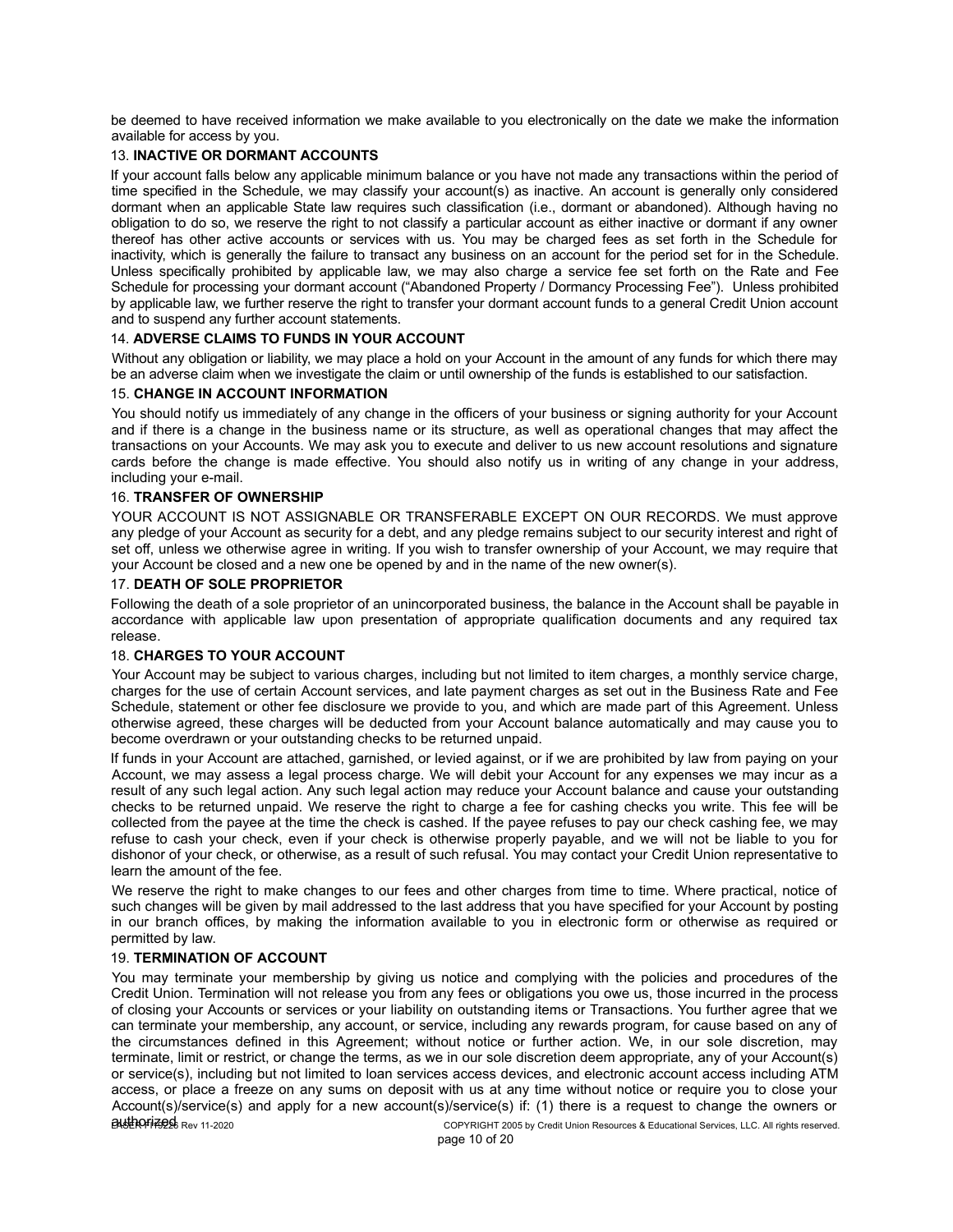users; (2) there is a fraud/forgery or unauthorized use committed or reported; (3) there is a dispute as to ownership of any account or sum on deposit; (4) there are any checks that are lost or stolen; (5) there are returned unpaid items, transactions not covered by an overdraft plan agreement (Courtesy Pay) with us or any abuse of any such plan per our assessment thereof; (6) there is any misrepresentation regarding any account(s) or service(s); (7) the credit union incurs any loss, or believes it may incur any loss, relating to any loan(s), account(s) or service(s) you have with us or any legal action between you and the credit union; (8) we believe you have been negligent in protecting any access devices or codes; (9) we deem it necessary to protect the credit union from any risk or loss, or deem it to be in the best interests of the credit union, our members or our employees; (10) you breach any promise under this agreement or any other agreements with us including but not limited to any default or other delinquency with regard to any loan or other agreements; (11) bankruptcy or any other insolvency proceeding is filed by or against you, or if we otherwise deem you to be insolvent or incapable of meeting your obligations to us; (12) you refuse or fail to cooperate as provided in this agreement; (13) you have an account that does not maintain a required par value for a membership account or any balance as to all other accounts; (14) you violate any credit union policy, procedure or standard or any law, regulation or rule; (15) you participate in or facilitate any transactions for another person who is prohibited from making transactions with us pursuant to applicable laws or Credit Union policy/procedure; (16) you make unauthorized posting(s), deface or remove notices or signs on Credit Union premises and/or social media sites without management authorization; (17) you misappropriate Credit Union funds, property, or other material proprietary to the Credit Union; (18) you deliberately or repeatedly violate security procedures or safety rules; (19) you possess, use, or are under the influence of illicit drugs on Credit Union premises; (20) you engage in the use or possession of weapons of any kind on Credit Union premises except for on-duty law enforcement officers or security officers; (21) as outlined in the credit union policy, you act in an inappropriate or disruptive manner as determined by us, such as but not limited to: verbal or physical abuse towards any employee or other member of the credit union; show offensive printed material; or in any way harass an employee or member of the credit union; (22) you use one or more credit or debit cards to obtain cash and purchasing power we do not believe appropriate, you use such devices to pay credit card balances with the proceeds of other cards, or you use such devices in a manner we determine is primarily intended to abuse a rewards program; or (23) any new state, federal, or other country's laws, rules, regulations, or other requirements make it impractical or impossible for us to meet the requirements of such laws, rules, regulations, or other requirements. We, on our own accord, may place a stop payment on any check, item or transaction if we are notified or otherwise reasonably believe that any of the foregoing circumstances have occurred. If you do not accept any deposit or part of a deposit that we attempt to return after termination, then such deposit will no longer earn dividends. You may terminate an individual account at any time by notifying us in writing. We have the right to require the written consent of all parties to a joint account for termination. Club accounts may be terminated if deposits are not made within certain time periods in successive periods. We are not responsible for any check, withdrawal, item or transaction after your Account is terminated. However, if we pay any item after termination, you agree to reimburse us upon demand.

a. **Joint Accounts or Services.** If our application of the Credit Union's policies or the above remedies affects any accounts or services with multiple parties, we may require (1) the party to whom the restrictions or termination is applied be removed; (2) the account be closed and then a new account may be reopened absent the affected party; or (3) the restrictions may be applied to the account or service.

The Credit Union has no obligation to provide any specific information regarding the basis for taking action under this section to any other owners or parties.

b. **Duty to Cooperate.** You have a duty to cooperate with us, and any law enforcement or government agent or agency with regard to any claim of fraud, forgery, unauthorized access or any other adverse claim(s).

c. **Surrender of Ownership or other status.** You understand and agree that voluntary surrender or other legal termination of ownership, rights, or other status with regard to any account(s) shall terminate all relationships and our obligations to you. This will include, but is not limited to, the termination of all rights to information and/or documentation of any type after the date of surrender.

d. **Residence Outside the U.S., Its Possessions or Territories.** We may require that all checking accounts and related services be closed or deactivated if you move your residence to a country or place outside the U.S., its possessions or territories. The Credit Union may close your checking account(s) and related services if you do not do so.

#### 20. **INFORMATION**

You agree to cooperate with us in any record keeping and reporting which we believe to be necessary to fulfill government requirements. You consent that any communications with us or our affiliates may be monitored and recorded. When you access any services we offer/provide including telephone, online, and mobile banking to conduct transactions, the information you enter may also be recorded. By using any services you consent to such recording.

#### 21. **DISCLOSURE STATEMENTS**

In connection with your Account, we may give to you certain disclosure statements or policies, and may revise them from time to time. All such statements, policies and revisions shall be considered to be a part of this Agreement.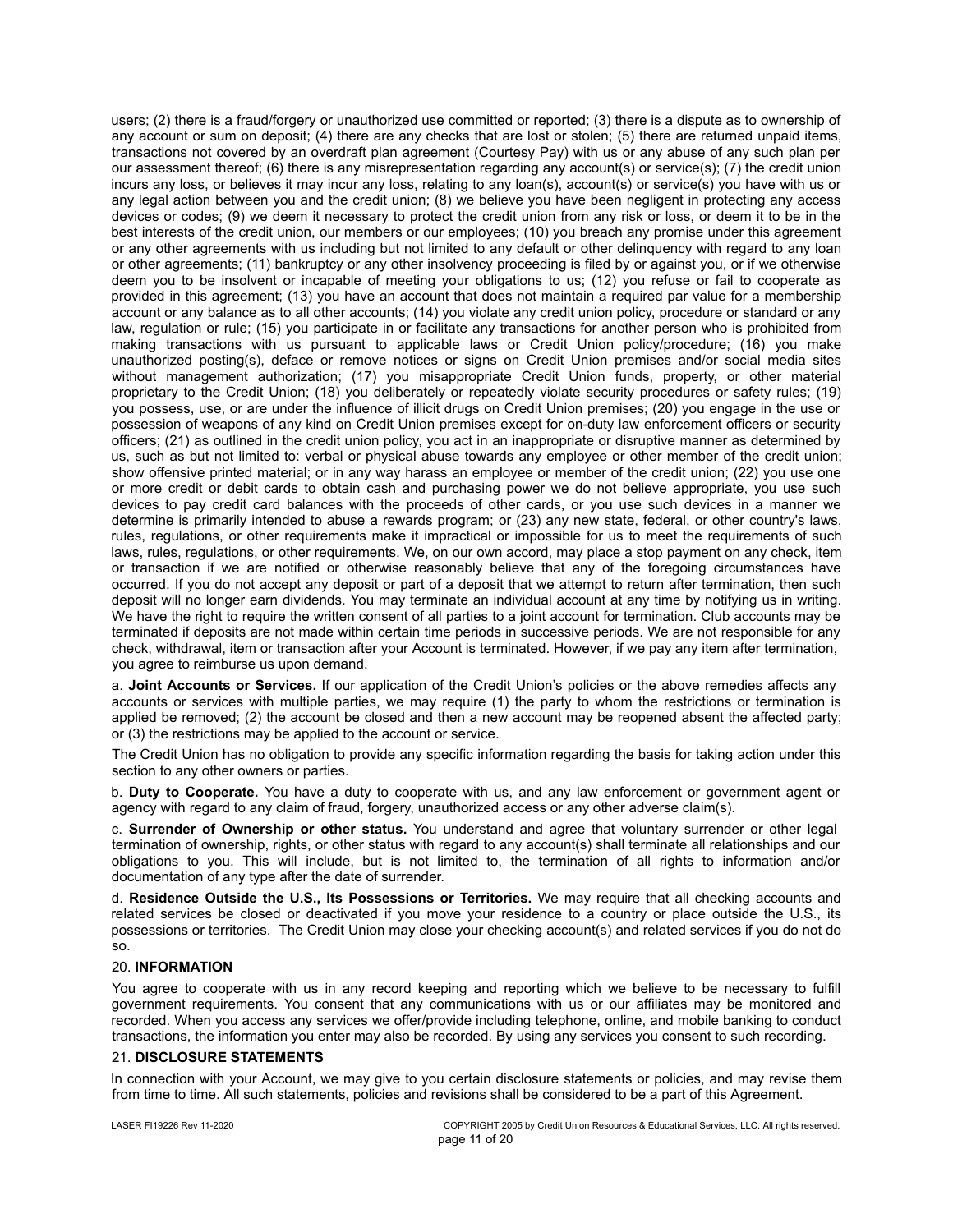#### 22. **OUR STANDARD OF CARE**

Our responsibility to you is limited to our exercise of ordinary care in performing the services covered by this Agreement. Substantial compliance with our standard procedures shall be deemed to be the exercise of ordinary care. We will have no liability to you for taking or not taking any action permitted but not required. We will not be liable for the action or inaction of any third party in handling items deposited to or withdrawn from your Account. NO THIRD PARTY SHALL HAVE ANY RIGHTS OR CLAIMS AGAINST US UNDER THIS AGREEMENT.

#### 23. **OTHER SERVICES**

If you use other Credit Union services in connection with your Account, and there is any inconsistency between the terms and conditions of the agreement for those services and this Agreement, then the terms and conditions stated in the agreement for the additional services shall control, but only to the extent necessary to avoid inconsistency with this Agreement.

## 24. **AMENDMENT, WAIVER**

We reserve the right to amend this Agreement from time to time, including the right to convert your Account from one product to another. Where practicable, we will post notice of any amendment in our branch offices, or we will mail notice of an amendment to the last address which you have specified for your Account, or notify you otherwise as required or permitted by law. Any waiver by us of any term or condition stated in this Agreement must be in writing and signed by a Credit Union officer and shall not be considered a waiver of any other or future obligation or right.

#### 25. **SEVERABILITY**

In the event that any paragraph of this Agreement or any portion thereof is held by a court to be invalid or unenforceable for any reason, the other paragraphs and portions of this Agreement not held by the court to be invalid or unenforceable will continue in full force and effect.

### 26. **WAIVER OF JURY TRIAL**

YOU IRREVOCABLY WAIVE ANY AND ALL RIGHTS YOU MAY HAVE TO A TRIAL BY JURY IN ANY ACTION, PROCEEDING OR CLAIM OF ANY NATURE RELATING TO THIS AGREEMENT OR YOUR ACCOUNT, ANY DOCUMENTS EXECUTED IN CONNECTION WITH THIS AGREEMENT OR YOUR ACCOUNT, ANY TRANSACTION CONTEMPLATED IN ANY OF SUCH DOCUMENTS, OR ANY OTHER AGREEMENTS, TRANSACTIONS OR RELATIONSHIPS YOU MAY HAVE WITH US NOW OR IN THE FUTURE. YOU ACKNOWLEDGE THAT THE FOREGOING WAIVER IS KNOWING AND VOLUNTARY.

## 27. **GOVERNING LAW**

This Agreement is governed by the laws and regulations of the state of South Carolina. This Agreement is also at all times governed by the laws and regulations of the United States of America. As permitted by applicable law, you agree that any legal action regarding this Agreement shall be brought in Charleston County, South Carolina.

## 28. **COSTS, EXPENSES AND ATTORNEYS' FEES**

All owners of account(s) or service(s) with us agree, jointly and severally, to pay us for all costs and expenses, including attorneys' fees we may incur: (1) If it is necessary for us to bring any legal or other action to collect any sum you owe the Credit Union; (2) If we incur any costs or expense as a result of any order or instruction received from any owner or any owner's agent under this Agreement, any adverse claim, or legal process; your failure to comply with any obligation in this Membership Agreement or otherwise; (3) If we incur any expense as a result of any dispute, adverse or inconsistent claims; (4) If we bring any action contemplated in this Agreement; (5) If we successfully defend any claim against the Credit Union brought by any owner, agent, personal representative, executor, heir or other party in interest brought via any formal or informal process (including but not limited to arbitration or mediation) involving your Accounts or services with us; or (6) If we deem it necessary to seek the advice or opinion of legal counsel or other professionals regarding the bona fides or legality of any transaction(s) to/ from your Accounts or involving any services with us, or any request for information or documentation regarding any of your Accounts and/or services with us. If you are responsible to pay us any costs of collection or legal expenses incurred in collecting any amount you owe; in enforcing or protecting our rights under this Agreement or otherwise; or as provided in this subsection, including but not limited to costs of repossession, repair, appraisal, and all other costs or expenses, you agree to pay us the actual amount of such costs and expenses together with reasonable attorneys' fees. In the case of any collection action you agree that 20% of the unpaid balance or such greater sum as may be appropriate based on the circumstances shall be a reasonable amount, unless applicable law specifically provides otherwise. Further, you agree to pay the Credit Union an additional sum for any costs, legal expenses or attorneys' fees incurred in any appellate, bankruptcy or post-judgment proceedings, except as limited or prohibited by applicable law. Any costs, expenses or fees hereunder will be paid from any of your Account(s) with the Credit Union before payment to any owner or other party. If the amounts in your Account(s) are not sufficient, then the owner(s) of the affected account(s) or parties to any applicable services will immediately pay any difference.

29. **CREDIT UNION'S RIGHT TO INVESTIGATE.** It is agreed that it is critical to the Credit Union and its members that the Credit Union have full rights to investigate all transactions, methods and means of making transactions to protect its members and the Credit Union. Therefore, it is agreed that upon notification of any claim of error,

page 12 of 20 LASER FI19226 Rev 11-2020 COPYRIGHT 2005 by Credit Union Resources & Educational Services, LLC. All rights reserved.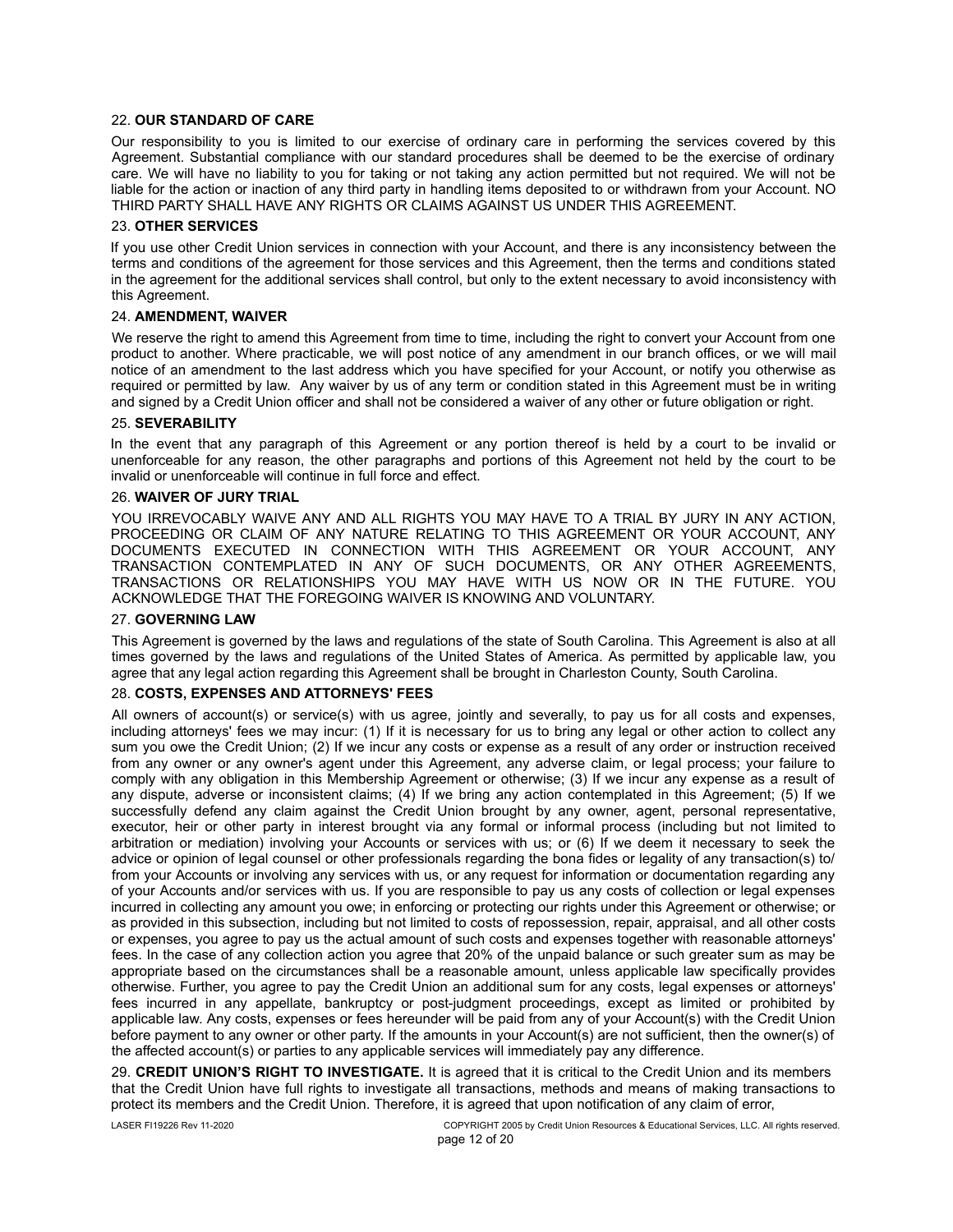unauthorized transaction(s) or other notification related to or arising from any transaction(s), methods or means of making transactions the Credit Union shall have full rights of investigation to extend to all persons, means and methods of making transactions.

It is expressly agreed that this shall specifically include the right to inspect and scan a member's or users access device(s) including but not limited to computers, tablets, and smartphones; and to report the Credit Union's findings of such investigation to all owners and/or users.

30. **PRE-REQUISITE TO FRAUD - LOSS CLAIMS.** If you carry special insurance for employee fraud/embezzlement, we can require you to file your claim with your insurance company before making any claim against us. In such event, we will consider your claim only after we have reviewed your insurance company's decision, and our liability to you, if any, will be reduced by the amount your insurance company pays you.

## 31. **INDEMNITY, RIGHT TO REFUSE INSTRUCTIONS**

If you ask us to follow instructions that we believe might expose us to claims, suits, losses, expenses, liabilities, or damages, whether directly or indirectly, we may refuse to follow your instructions or may require a bond or other protections. An example of the kind of protection asked for would be your promise to protect the Credit Union against any claims (an indemnity). We may refuse any particular transaction, transaction type, or request when we in good faith believe that the transaction or request (1) may expose the Credit Union to a risk of loss; (2) may involve a fraud or a scam; (3) may be illegal; (4) is not in accordance with any term or condition applicable to the relevant account; (5) may have been requested without proper authority; (6) would violate any applicable provision of any risk control program of the NCUA or applicable rule or regulation of any other federal or state regulatory authority; (7) is not in accordance with any other requirement of our applicable polices, procedures, or practices; or (8) otherwise not be in the best interest of the Credit Union.

32. **GENERAL LIMITATION OF LIABILITY.** The Credit Union will be liable only for its own gross negligence or willful misconduct and will not be responsible for any loss or damage arising from or in connection with: (1) any inaccuracy, act or failure to act on the part of any person not within our reasonable control, or (2) any error, failure, or delay in execution of any Transfer resulting from circumstances beyond our reasonable control, including, but not limited to, any inoperability of communications facilities or other technological failure. Provided we have complied with our obligations under this Agreement, you agree to indemnify, defend, and hold Credit Union harmless against any claim of a third party arising from, or in connection with, this Agreement or the service we provide hereunder. We make no warranties, express or implied, in connection with the services we provide you under this Agreement, including, without limitation, the warranties of merchantability and fitness for a particular purpose. Credit Union shall have no liability for consequential, punitive, indirect or special damages under any circumstances. Credit Union shall not be liable for circumstances beyond its control, such as fire, flood, and other acts of God, that prevent a transaction from being completed.

We may issue you the number of Passwords, PINs or other access keys (together "passwords") for your accounts or account services that you request. You shall have sole and exclusive responsibility for providing the passwords to those individual(s) whom you authorize to use the card(s). We shall have no liability for transactions performed using your card and a PIN issued to you regardless of whether you deem such transactions to be authorized or unauthorized. Any security procedure applicable to the card and disclosed to you is strictly confidential and should be disclosed to only your employees or agents with a need to know them. You shall instruct those individuals that they should not disclose the security procedures to anyone. You must establish and maintain procedures to insure the confidentiality of the PINs and the security procedures. We assume no responsibility to discover or audit any possible breach of security or unauthorized disclosure or use of cards or PINs by your employees, agents or representatives. You shall promptly notify us of any suspected unauthorized activity (whether or not involving your employees). We reserve the right to change our security procedures upon notice to you.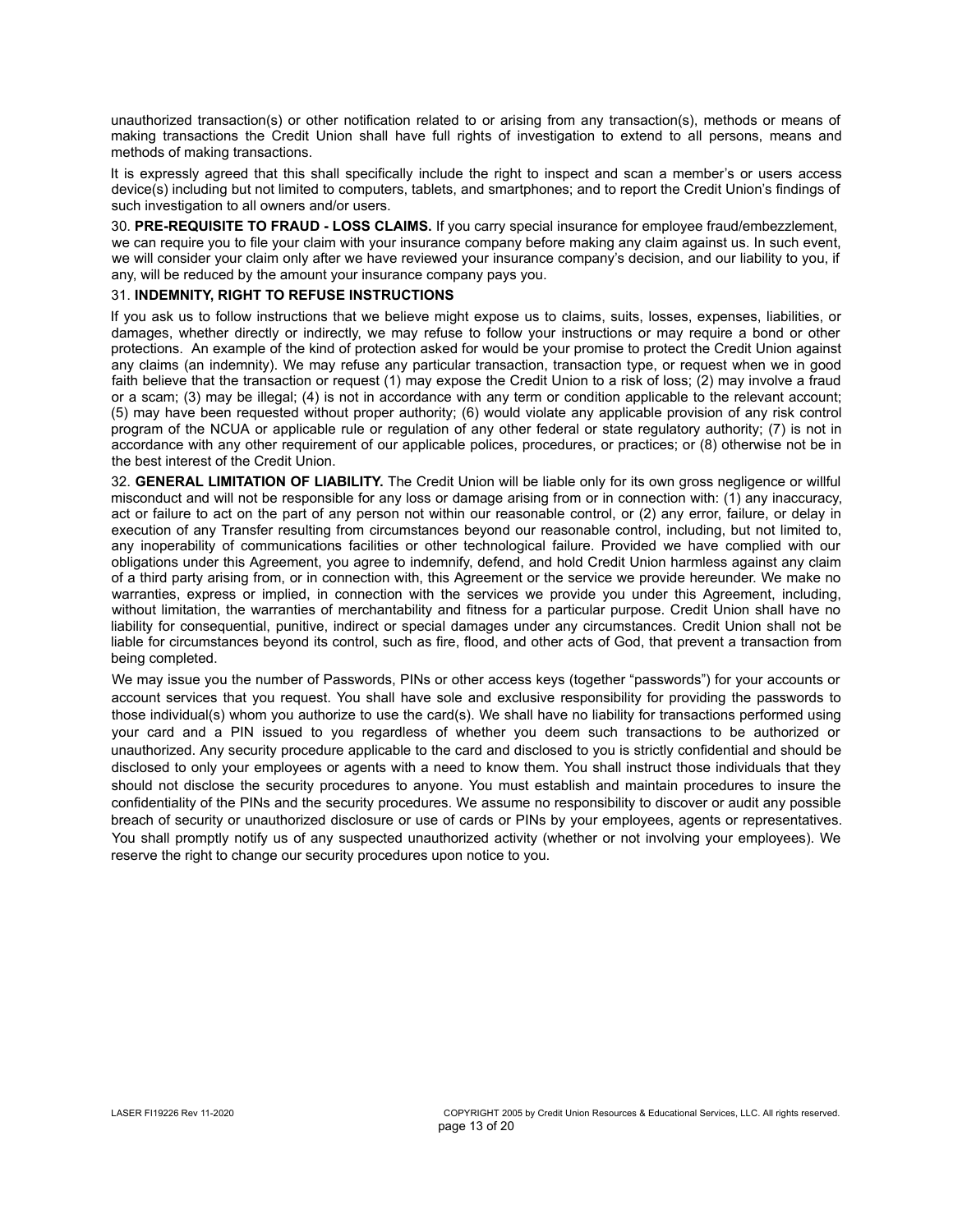## **FUNDS AVAILABILITY POLICY DISCLOSURE**

This disclosure describes your ability to withdraw funds at South Carolina Federal Credit Union. It only applies to the availability of funds in transaction accounts. The credit union reserves the right to delay the availability of funds deposited to accounts that appear to be suspicious or that are not transaction accounts for periods longer than those disclosed in this policy. Please ask us if you have a question about which accounts are affected by this policy.

**Important Note: The amounts stated in this Funds Availability Policy are adjusted pursuant to applicable federal laws every five years, with the first adjustment being effective July 1, 2020. The amounts that can adjust are (1) the amounts that must be made available to you immediately; (2) the amounts we must make available to you immediately if we choose to delay availability for an extra day; and (3) the amounts of large deposits and the amounts subject to the special rules for new accounts as addressed below. To determine the actual amount in effect at any specified time, please refer to the Rate and Fee Schedule.**

### **1. GENERAL POLICY-**

Our policy is to make funds from your cash and check deposits available to you on the same business day that we receive your deposit. Electronic direct deposits will be available on the day we receive the deposit. Once they are available, you can withdraw the funds in cash and we will use the funds to pay checks that you have written. For determining the availability of your deposits, every day is a business day, except Saturdays, Sundays, and federal holidays. If you make a deposit before 5:00p.m.on a business day that we are open, we will consider that day to be the day of your deposit. However, if you make a deposit after 5:00p.m.or on a day we are not open, we will consider that the deposit was made on the next business day we are open.

**2. RESERVATION OF RIGHT TO HOLD-** In some cases, we will not make all of the funds that you deposit by check available to you on the same business day that we receive your deposit. Funds may not be available until the second

Business day after the day of your deposit. However, the first \$200.00 of your deposit will be available on the first (1st) business day after the day of your deposit. If we are not going to make all of the funds from your deposit available on the same business day, we will notify you at the time you make your deposit. We will also tell you when the funds will be available. If your deposit is not made directly to one of our employees, or if we decide to take this action after you

Have left the premises, we will mail you the notice by the next business day after we receive your deposit. If you will need the funds from a deposit right away, you should ask us when the funds will be available.

**3. LONGER DELAYS MAY APPLY-** We may delay your ability to withdraw funds deposited by check into your account an additional number of days for these reasons:

- We believe a check you deposit will not be paid.
- You deposit checks totaling more than \$5,000 on any one day.
- You deposit a check that has been returned unpaid.
- You have overdrawn your account repeatedly in the last six (6) months.
- There is an emergency, such as failure of communications or computer equipment.

We will notify you if we delay your ability to withdraw funds for any of these reasons, and we will tell you when the funds will be available. They will generally be available no later than the seventh (7th) business day after the day of your deposit.

**4. SPECIAL RULES FOR NEW ACCOUNTS-** If you are a new member, the following special rules will apply during the first thirty (30) days your account is open. Funds from electronic direct deposits to your account will be available on the day we receive the deposit. Funds from deposits of cash, wire transfers, and the first \$5,000 of a day's total deposits of cashier's, certified, teller's, traveler's, and federal, state, and local government checks will be available on the next business day after the day of your deposit if the deposit meets certain conditions. For example, the checks must be

Payable to you. The excess over \$5,000 will be available on the ninth (9th) business day after the day of your deposit. If your deposit of these checks (other than a U.S. Treasury check) is not made in person to one of our employees, the first \$5,000 will not be available until the second (2nd) business day after the day of your deposit. Funds from all other check deposits will be available on the seventh (7th) business day after the day of your deposit.

**5. FOREIGN CHECKS-** Checks drawn on financial institutions located outside the US cannot be processed the same as checks drawn on US financial institutions. Foreign checks are exempt from the policies outlined in this disclosure. Generally, the availability of funds for deposit of foreign checks will be delayed for the time it takes us to collect the funds from the financial institutions upon which it is drawn. Foreign checks with no routing numbers and payable in foreign currency are not accepted for deposit. These items must be sent as a collection item. Foreign checks payable through a US bank with routing numbers and payable in US dollars may be available the next day.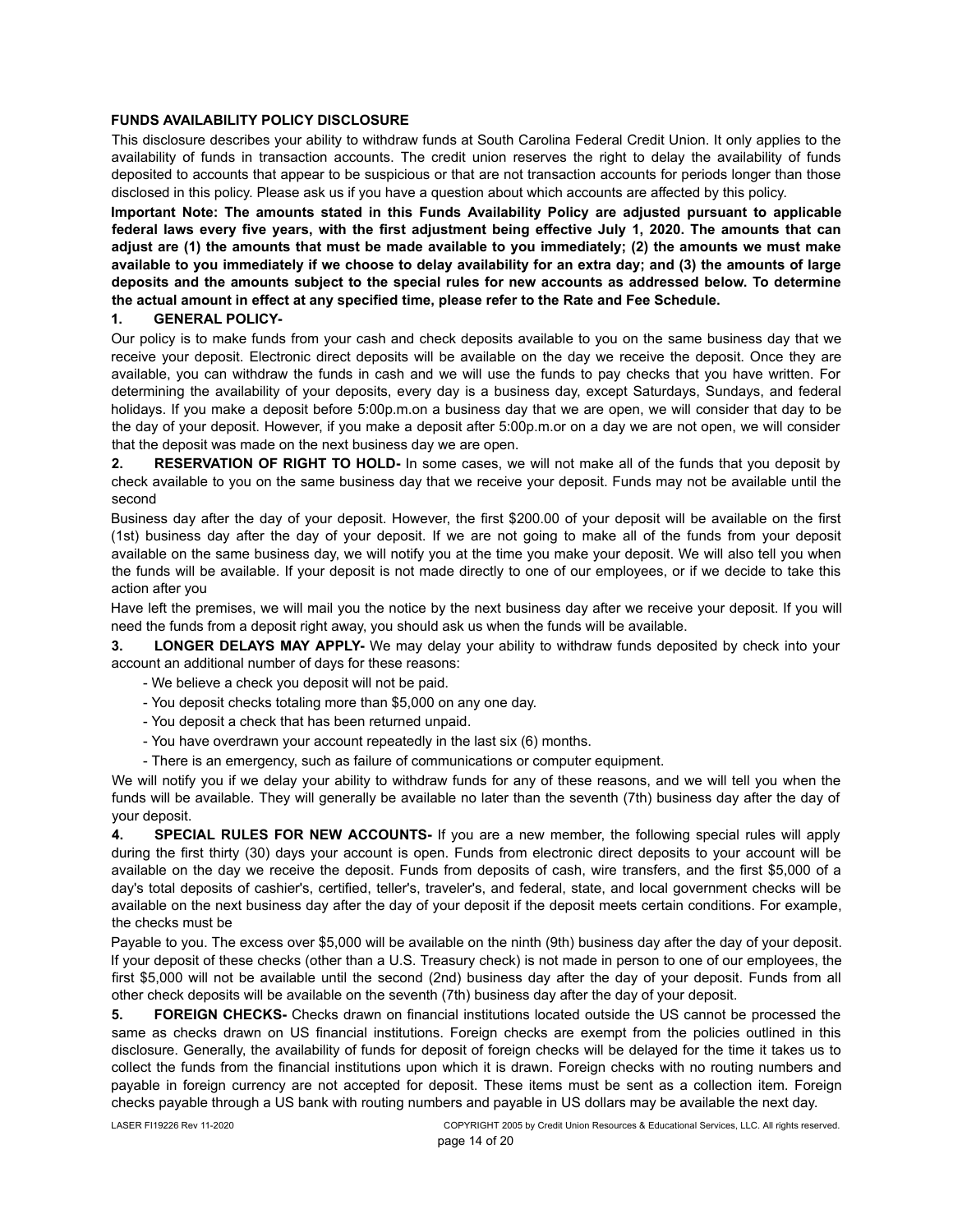## **MANDATORY ARBITRATION OF DISPUTES AND CLAIMS**

Arbitration is a method of deciding disputes outside the court system. The parties agree and understand that they choose arbitration instead of litigation to resolve all claims and disputes not specifically excluded. This provision governs when and how any disputes you and we may have will be decided. Unless specifically prohibited by applicable law all disputes, claims, damages, choses in action, claims for injunctive relief or controversies arising from or relating in any way to the agreements, relationships, accounts, loans, or security agreements between you and us; the relationships which result or arise as a result of this Agreement; any rights, privileges or services you receive from us now or in the future; any claims or disputes arising in or ancillary to any bankruptcy or other insolvency proceeding; or the validity of this clause (together referred to collectively as Agreement), shall be resolved by binding arbitration by a single arbitrator chosen with the mutual consent of the parties. The arbitrator must be an attorney with more than ten (10) years experience or a retired judge. If for any reason the parties do not consent to an arbitrator within thirty (30) days from the date that notice of a claim or intent to arbitrate is provided to the other party, then an arbitrator will be selected pursuant to the Rules of the American Arbitration Association ("AAA"). This arbitration Agreement is made pursuant to a transaction in Interstate Commerce, and shall be governed by the Federal Arbitration Act ("FAA") at 9 USC § 1, et seq., as amended from time to time. It is understood and agreed that your Credit Plan Agreement(s), your Accounts, all transactions on your Accounts, and any dispute defined herein shall involve Interstate Commerce. If any dispute between us does not involve Interstate Commerce, such dispute shall be governed by the Arbitration Act for the State set forth in this Membership Agreement, as amended from time to time, in which case all references to the FAA herein shall be to said State Act. **If the State has no Arbitration Act, then the parties will be governed by the Rules of the American Arbitration Act in any matter not involving interstate commerce.** The parties agree and understand that the arbitrator shall have all power provided by the law and this Agreement to make and enter findings of fact and determination of judgment based on the parties' Agreements and applicable law, including but not limited to the rights of possession, off-set, property rights, money damages, declaratory relief, and injunctive relief. No arbitrator shall have the jurisdiction or authority to add to, take from, nullify or modify any of the terms of the Agreement. The arbitrator shall be bound by the facts and evidence submitted to him. Arbitration will be subject to the rules of procedure and evidence consistent with the Rules of the American Arbitration Association, and the Arbitrator will not apply federal or state rules. The decision of the arbitrator shall be final and binding and may be enforced in accordance with the terms of either the Federal or applicable State Law, except for any specific appeal right regarding a judgment under the FAA or a judgment for more than \$100,000. For these judgments, any party may appeal to a three-arbitrator panel appointed by and under the rules of the AAA. The decision of the panel will be by majority vote and will be final and binding except for any specific appeal right under the FAA. All provisions of this Arbitration Agreement will apply to the panel. Judgment upon the award rendered may be entered in any court having jurisdiction.

**WITH THE EXCEPTION EXPLAINED HEREIN, THE PARTIES AGREE AND UNDERSTAND THAT ALL DISPUTES (INCLUDING ALL LEGAL AND EQUITABLE RIGHTS AND REMEDIES) ARISING UNDER CASE LAW, STATUTORY LAW, AND ALL OTHER LAWS INCLUDING, BUT NOT LIMITED TO, ALL CONTRACT, TORT, REGULATORY, AND PROPERTY DISPUTES WILL BE SUBJECT TO BINDING ARBITRATION IN ACCORD WITH THIS AGREEMENT.** Notwithstanding anything hereunto the contrary, the Credit Union retains an option to use judicial or non-judicial relief to enforce a security agreement relating to any collateral pledged to secure the Agreements between the parties, to enforce all monetary obligations by you to the Credit Union so long as there is no dispute that is subject to mandatory arbitration, or to foreclose on any collateral securing your obligations to us by way of replevin, claim and delivery, or otherwise. The initiation and maintenance of an action for judicial relief in a court [on the foregoing terms] shall not constitute a waiver of the right of any party to compel arbitration regarding any other dispute or remedy subject to arbitration in this Agreement, including the filing of a counterclaim in any action brought by the Credit Union pursuant to this provision.

Any arbitration proceeding will take place in the federal judicial circuit where the Credit Union maintains a branch that is the closest Credit Union branch to your primary place of business. Each party must bear all of their own expenses, including the party's own attorneys, experts, and witnesses, regardless of who wins the arbitration, except to the extent that applicable law specifically requires otherwise. The rules of the AAA will be applied to any arbitration between the parties, except in the event of any inconsistency between this Agreement and the rules of the AAA, in which case this Agreement will govern.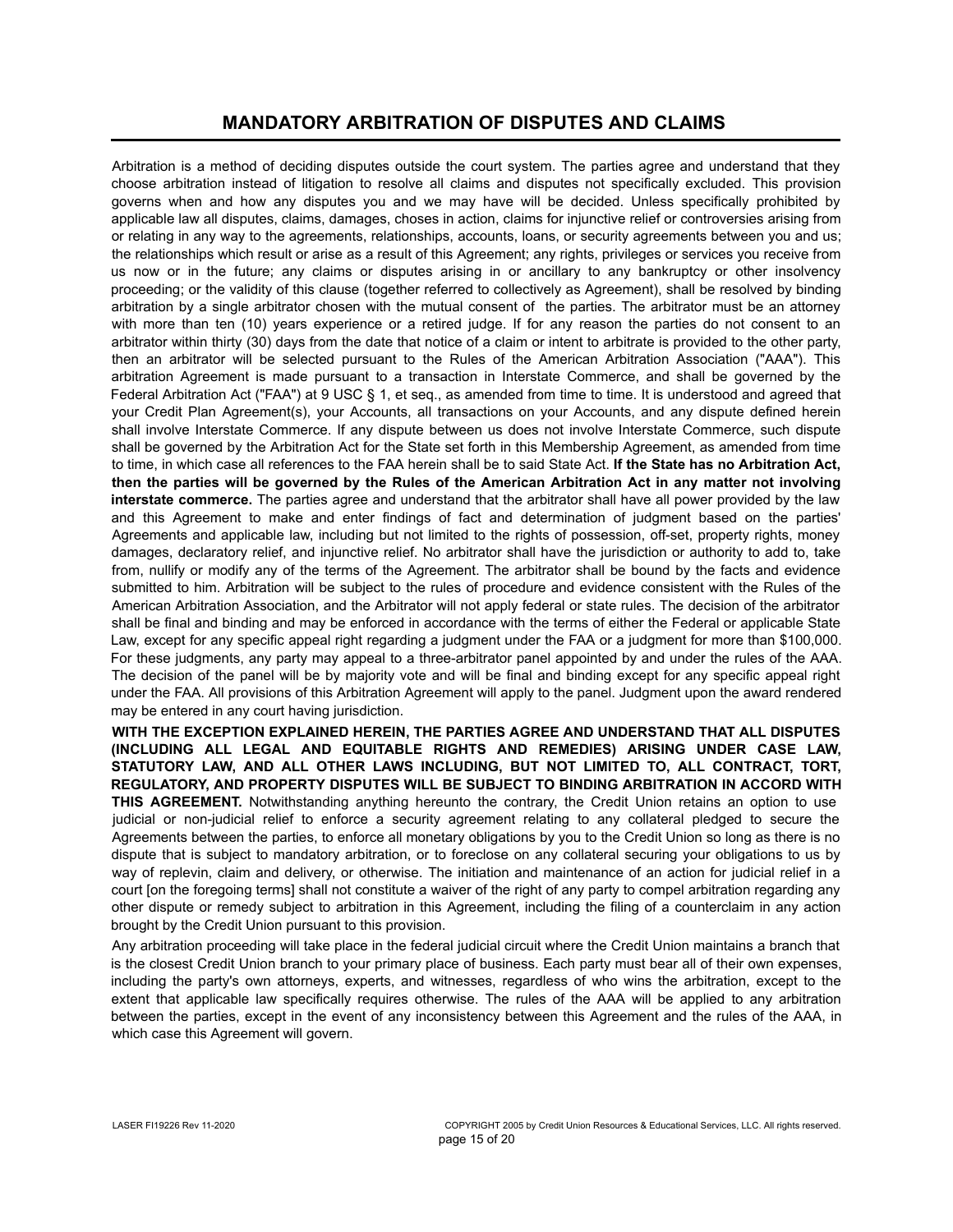## **TERMS AND CONDITIONS OF YOUR DEBIT CARD SERVICES WITH THE CREDIT UNION**

This Agreement explains the rules which govern your debit card account(s) and account services with us. Please read this Agreement carefully and keep them in a safe and convenient place. All Credit Union services are further governed by the terms and conditions set forth in any other application or agreement we require; together with the Credit Union's Bylaws, policies and procedures, which are herein collectively referred to as "Agreement".

### **COMPANY ACKNOWLEDGES AND UNDERSTANDS THAT THE CARDS ISSUED UNDER THIS AGREEMENT WILL NOT BE TREATED AS CONSUMER CARDS UNDER THE PROVISIONS OF STATE AND FEDERAL LAW. CUSTOMER WILL NOT HAVE THE BENEFIT OF ANY LIMITATIONS OF LIABILITY WITH RESPECT TO THE UNAUTHORIZED USE OF THE CARDS. CUSTOMER ACCEPTS AND AGREES TO UNDERTAKE THE ADDITIONAL RISK ASSOCIATED WITH USE OF BUSINESS PURPOSE CARDS AND AGREES TO ASSUME THE GREATER MEASURE OF LIABILITY DESCRIBED IN THIS AGREEMENT.**

**Definitions.** In this Agreement the words **"you"** or **"your(s)"** means the Company or commercial entity with whom this Agreement is made together with all authorized users as explained herein. **"We," "us,"** or**"our"** means the Credit Union. **"Authorized User"** means any person who has actual, implied or apparent authority, or to whom any owner has at any time given any information, access device or documentation that enables such a person to access, withdraw, make transactions to or from your Accounts, or to use any of your account services. If any Authorized User authorizes anyone to use the Company's access device(s), that authority shall continue until you specifically revoke such authority by notifying the Credit Union in writing or as required by applicable laws. This authorized user definition is intended to be construed broadly and includes without limitation all users acting under a written document such as a power of attorney as well as any person or entity that is authorized to make deposits or debits to or from your Accounts with us.

1. **Liability and Promise to Pay.** Company agrees to be unconditionally and without limitation liable for all Transfers effectuated by use of the Business Debit Cards, whether authorized or unauthorized, whether utilized by Authorized User(s) or some other person, and whether arising from cards lost, stolen, or counterfeited. All employees who are granted use of any Access Device(s) shall be deemed third party beneficiaries of the accommodation extended hereunder and of the terms and conditions of this Agreement.

2. **Issuance of Cards and/or Access Device(s).** Access Devices will be used by your employees, agents, or other persons to whom the Access Device(s) are provided (all of whom shall be deemed "Authorized User(s)" under the terms of this Agreement) to initiate withdrawals or transfers from your Company's account(s) via ATMs, through participating merchants, and other transactions using such Access Device(s). Company represents to the Credit Union that the Access Device(s) are intended to be used for business, commercial, or agricultural purposes, and not for personal, family or household purposes. The use of Access Device(s) for any consumer purpose is a breach of this Agreement and may result in the immediate termination of the Agreement.

Prior to using any Card, Company shall confirm to Credit Union that Company has received the Card and related Personal Identification Number ("PIN") in the manner stated in the materials that accompany the Card. Company agrees such verification procedures constitute a commercially reasonable means of verifying that the person who is using the Card is authorized to do so on behalf of the Company, whether or not any subsequent transaction made using the Card requires the use of the PIN. Credit Union is authorized to debit the Company's Account for each purchase, cash withdrawal, or other transaction made with the Access Device(s), unless the Credit Union has received a Notice of Cancellation in the manner set forth below and the Credit Union has had a reasonable time to act on such notice. Customer acknowledges that it is responsible for payment of all transactions arising from the use of the Access Device(s).

3. **Requesting New/Additional Access Device(s).** Company may request that new Access Device(s) be issued to additional Authorized User(s) by providing the Credit Union with written notice of (1) the number of Access Device(s) to be issued; (2) the name(s) of the Authorized User(s); and (3) any other pertinent information required by Credit Union.

Company agrees (1) to instruct its Authorized User(s) to use the Access Device(s) only in accordance with this Agreement and any internal policies that Company may establish regarding the use of the Access Device(s); (2) that any policies that Company has established regarding the use of Access Device(s) have not been reviewed by and are not binding on Credit Union or any network that accepts the Access Device(s); (3) Company will maintain sufficient funds in the Account to cover transactions made with Access Device(s) and will indemnify and hold Credit Union harmless for any transaction made using the Access Device(s); (4) Company is solely responsible for the security of the Access Device(s) and for the actions of any person that Company permits to use the Access Device(s), and for all use of the Access Device(s) whether by an Authorized User or by another person, unless Company has provided a Notice of Cancellation as set forth above and the Credit Union has had a reasonable period of time to act on the notice; and (5) there are no limits to the Company's liability if the Card or PIN is lost or stolen, except as set forth herein.

4. **Consent to the Scope of Rules Governing these Service(s):** Company consents to be bound by the terms of this Agreement and any other agreements it has with Credit Union, together with all applicable state and federal laws and regulations, other industry rules and regulations, and normal banking customs and practices. This Agreement includes any Rules issued by third parties including but not limited to the National Automated Clearing House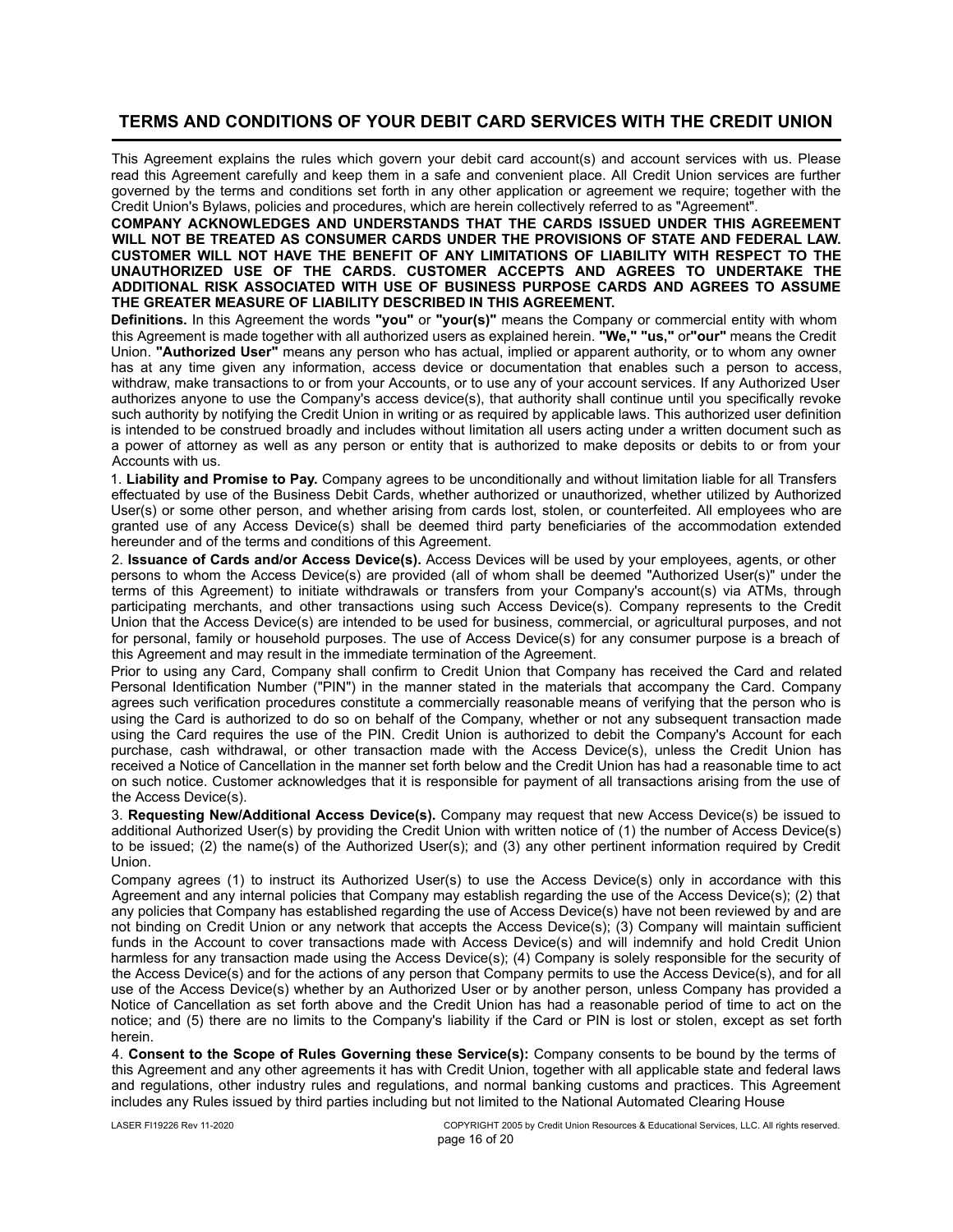Association or Mastercard, which rules are incorporated herein by reference. In addition, this Agreement shall be governed by applicable operating circulars of any Federal Reserve Bank, any applicable federal laws and regulations. To the extent that the terms of any such third party agreements provide for specific processing, reporting or other time periods, or require you to make any claims or provide any notifications or responses, then the third parties' requirements and rules shall govern despite any other general or specific terms or conditions set forth in the entirety of this Agreement.

5. **Notice Obligations of the Company.** Company shall immediately provide Credit Union with a notice that a Card has been lost, stolen, misplaced, or used without authorization, or that Company wishes to cancel or terminate a Card (any such notice is called "Notice of Cancellation"). Any Notice of Cancellation may be made by calling the Credit Union at the branch locations where the Card was issued, but Company shall follow any oral notice with a written notice confirming the oral notice within two (2) business days. Any Notice of Cancellation must refer to the Card number, and a written Notice of Cancellation must be addressed as follows: The Company will use its best efforts to recover and terminate the Card, and to promptly return it to Credit Union. Credit Union will not be obligated to act on any oral or written Notice of Cancellation unless the notice has been delivered to the telephone number or mailing address set forth below, the notice has actually been received by the Credit Union and the Credit Union has had a period of not less than two (2) business days after actual receipt of a Notice of Cancellation to act thereon. Even after a Card has been cancelled, transactions for which Credit Union is responsible under applicable network rules may be posted to the Account.

6. **MASTERCARD - Liability Protection Under Mastercard™s Zero Liability Policy.** You will have no liability for unauthorized use of your MasterCard, provided that you have exercised reasonable care in safeguarding the Card from risk of loss or theft, and upon becoming aware of such loss or theft, you promptly report the loss or theft to us. "Unauthorized use" means that you did not provide, directly, by implication or otherwise, the right to use your Card and you received no benefit from the unauthorized purchase. MasterCards zero liability policy does not apply to MasterCard-branded cards issued for commercial, business or agricultural purposes, except for MasterCard commercial cards used for small businesses as listed on www.mastercardbusiness.com. MasterCard's policies are subject to change. For more information, visit MasterCard's Zero Liability link at www.mastercard.com/zeroliability.

**HOW TO NOTIFY US CONCERNING ERRORS, QUESTIONS OR TELEPHONE TRANSFERS:** Call us at 843-797- 8300. Or write to us at P.O. Box 190012, North Charleston, SC 29419-9012.

7. **Overdrafts.** Company may not overdraw the Account under any circumstances. If the payment of an item does overdraw the Account, Credit Union may charge all or a portion of the item against any deposit account maintained with Credit Union by Company. Company agrees that Credit Union has the right to place an immediate hold on funds in any of Company's deposit accounts to pay for Card transactions which are subsequently presented to Credit Union for payment. If Credit Union pays a Card item which results in an overdraft of the Account, Company agrees to immediately deposit sufficient funds to cure the overdraft.

8. **Statements.** Each month Company will receive an account statement showing, among other things, all debits made by use of the Access Device(s). Company agrees to promptly review the account statement and notify Credit Union in writing at the address indicated above of any disputes regarding any Card transactions.

9. **Disclosures to Others.** Credit Union will disclose information to third parties about your account: (1) where it is necessary for completing a transaction; (2) in order to verify the existence and condition of your account for a third party, such as a merchant; (3) in order to comply with a government agency or court order; (4) if you give us written permission; or (5) as otherwise required by applicable law.

10. **Termination.** Credit Union shall have the right, at its sole discretion, to terminate Company's privileges hereunder. All cards shall be canceled effective upon termination of this agreement and Company shall return all cards to Credit Union. Company shall remain liable for all debits or other charges incurred or arising by virtue of the use of the Access Device(s) prior to the termination date.

11. **Temporary Holds.** To facilitate certain electronic transactions we may place temporary holds on funds in your Accounts. These holds may be for periods of 36-hours or more. The Credit Union can neither control the parties with whom you do business nor regulate the processing of transactions through the commercial networks used to facilitate your transactions; Therefore, transactions may be processed after the expiration of any such temporary holds, and it is your obligation to insure that sufficient funds are on deposit at all times to cover the your transactions. In addition, most transaction networks and the rules they operate under allow merchants to obtain approvals for sums greater than the actual amount of the charge that will eventually be debited from your Account. Therefore, there may be a temporary freeze against all or a portion of your funds that cannot be used for other transactions, which can result in an overdraft. Both the Credit Union and you are subject to these network transaction rules, which are the standard for the debit card industry. **In some instances (e.g., hotels and car rentals) the merchant will obtain authorization for up to three times the expected billing, which can remain against your Account for the time periods indicated. Therefore, Credit Union recommends you do not use your debit card when checking in at hotels or renting cars.** Note: Using your debit card to settle your bill at departure does not generally subject you to the delayed hold release. You are fully responsible for managing your Account in light of these considerations, which are not within the Credit Union's control; and you are responsible for any overdrafts that occur due to such holds imposed via the parties with whom you transact business using the services governed by this Agreement.

LASER FI19226 Rev 11-2020 COPYRIGHT 2005 by Credit Union Resources & Educational Services, LLC. All rights reserved. 12. **General Terms.** Credit Union may from time to time amend the terms of this Agreement to the extent allowed by applicable federal and state law, which amendments shall apply to all transactions on your account(s). This Agreement and all services provided under this Agreement shall be governed by and construed in accordance with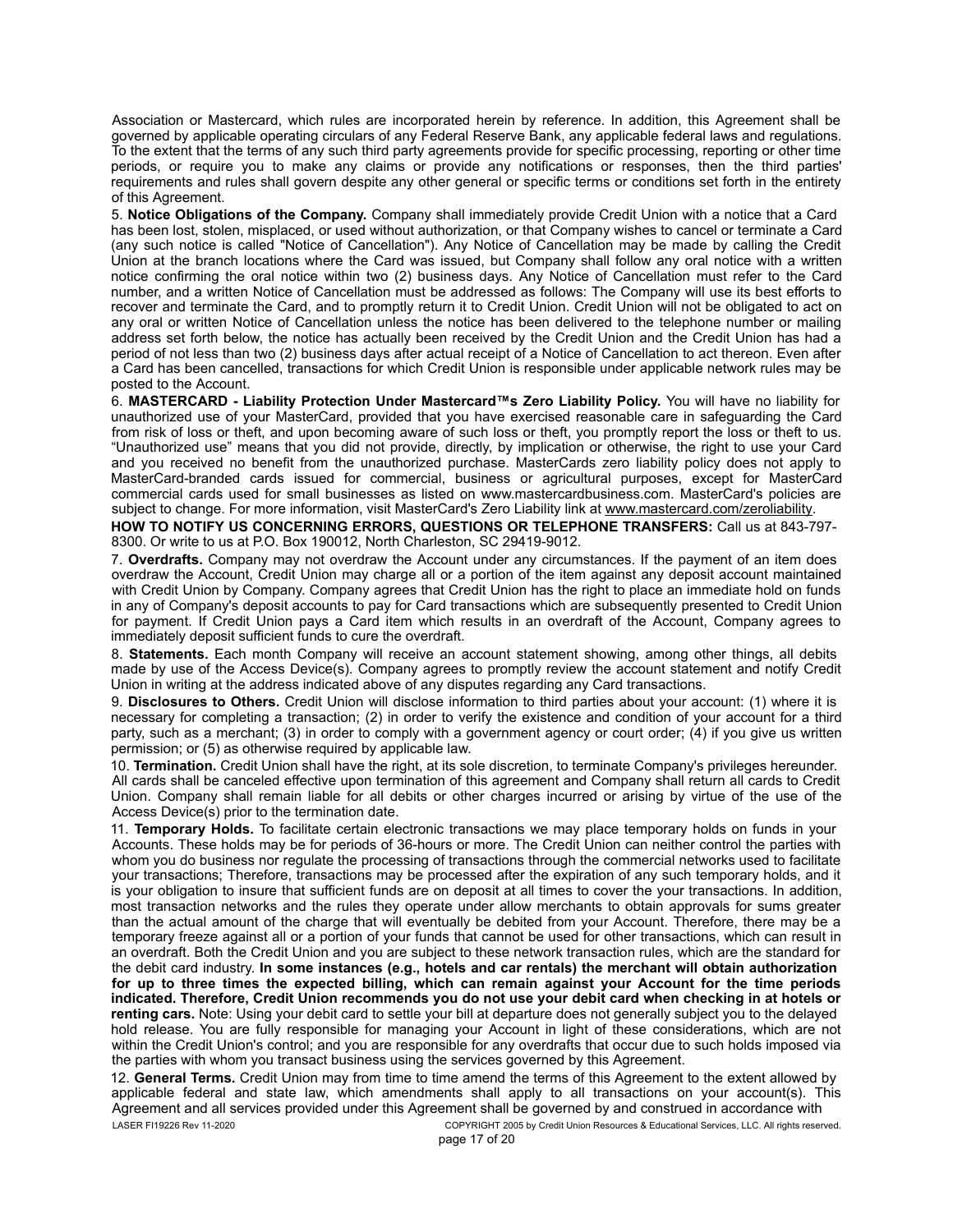the laws of the State of South Carolina. Company agrees that venue for any action brought under this Agreement shall be in the State and county where Credit Union maintains its Principal business offices. If any law or judicial ruling renders any term or condition of this Agreement unenforceable, the remaining terms and conditions shall remain in full force and effect. We reserve the right to waive enforcement of any of the terms set forth in this Agreement regarding any Transaction or series of Transactions. Any such waiver will not affect our right to enforce any of our rights with respect to any owner, user or other applicable person/party; or to enforce any of our rights with respect to other Transactions. Any such waiver shall not modify the terms and conditions of this Agreement. Any controversy or claim arising out of or relating to this Agreement, including any breach of the Agreement, shall be settled by binding arbitration before a single arbitrator in accordance with South Carolina law and the Commercial Arbitration Rules of the American Arbitration Association. Credit Union and Company expressly consent to venue and arbitration in North Charleston, South Carolina. The decision of the arbitrator is final, and there shall be no right of appeal. Any award rendered by the arbitrator may be entered in any court having jurisdiction thereof. The fees and costs of the arbitrator shall be shared equally by Credit Union and Company. The prevailing party shall be entitled to recover its reasonable attorney fees and costs.

#### 13. **Transaction Limitations and Fees:**

#### **Point-of-Sale Transactions - frequency and dollar limitations**

The following limitations on the frequency and amount of MasterCard Debit Card transactions may apply:

- You may make a maximum of twenty-four max transactions per day; (20) point sale transactions per day, four (4) of which may be made by ATM withdrawal.
- Transaction amounts are limited to the amount in your Account. POS transactions have a maximum limit per transaction for any one (1) day. The POS limit is \$400,000/day.
- You may withdraw up to a maximum of \$500 in any one (1) day from an ATM machine, if there are sufficient funds in your account. For ATMs not owned by the credit union, other limitations may apply.
- You may transfer up to the available balance in your Accounts at the time of the transfer. •

14. **ATM Operator/Network Fees.** When you use an ATM not owned by the Credit Union, you may be charged a fee by the ATM operator or any network used (and you may be charged a fee for a balance inquiry even if you do not complete a fund transfer).

15. **Additional Charges for Transactions in a Foreign Currency and "Cross-Border" Transactions.** *Currency Conversion Fee.* If you effect or authorize a transaction with your access device in a currency other than US Dollars, MasterCard will convert the charge into a US Dollar amount. The MasterCard currency conversion procedure includes use of either a government mandated exchange rate, or a wholesale exchange rate selected by MasterCard, as applicable. The exchange rate MasterCard uses will be a rate in effect on the day the transaction is processed. This rate may differ from the rate in effect on the date of the purchase or the date the transaction was posted to your account. A Currency Conversion Fee of up to 1% will be applied to transactions that are converted from foreign currencies to U.S. dollars. *Cross-Border Transaction Fee:* In addition, MasterCard charges us a Cross-Border Assessment up to 1% on each transaction on all cross border transactions regardless of whether there is a currency conversion. For purposes of this Section, "cross-border transaction" shall include both (a) transactions initiated in a foreign country which are subsequently settled in the United States, and (b) transactions initiated in the United States but which are ultimately settled in a country outside of the United States. The Credit Union will assess these fees to you to reimburse it for the fee it is required to pay for each of your transactions subject to these terms. The Cross-Border transaction fee will be shown separately on your periodic billing statement. The Currency Conversion Fee, if it applies to the transaction, will be included in the transaction amount posted on your statement.

16. **Inappropriate Transactions.** You warrant and agree that you will not use any Credit Union Accounts or Services, including but not limited to loans, to make or facilitate any illegal transaction(s) as determined by applicable law; and that any such use, including any such authorized use, will constitute a breach of this Agreement. Certain federal and/ or state laws or Third Party Service Providers' Rules may limit or prohibit certain transactions such as (but not limited to) those coded as possible gambling transactions. The Credit Union may decline to accept, process or pay any transaction that we believe to be illegal or unenforceable (regarding your obligation to pay us or otherwise) under applicable law; or which is otherwise limited or prohibited, including but not limited to any transaction involving or relating to any gambling activity. Such prohibition or limitations may affect some otherwise proper or allowable transactions such as debits, charges or other transactions at or relating to a hotel-casino. You understand and agree such limitations/prohibitions are not within the Credit Union's control and that the Credit Union will not have any liability, responsibility or culpability whatsoever for any such use by you or any authorized user(s); or for declining to accept, process, or pay any such transaction. You further agree to indemnify and hold the Credit Union harmless from any suits, liability, damages or adverse action of any kind that results directly or indirectly from any such use of your account and/or access devices.

17. **Mastercard Automatic Billing Updater (ABU).** ABU is an account updating service in which your card is automatically enrolled. When your card(s) expire, are lost or stolen, or new cards are issued, the service may update relevant card data (card numbers and expiration dates) to appropriate merchants who participate in an effort to facilitate uninterrupted processing of your recurring charges. If at any time you wish to opt-out of the ABU service, or if you have questions, please call 855-325-0904.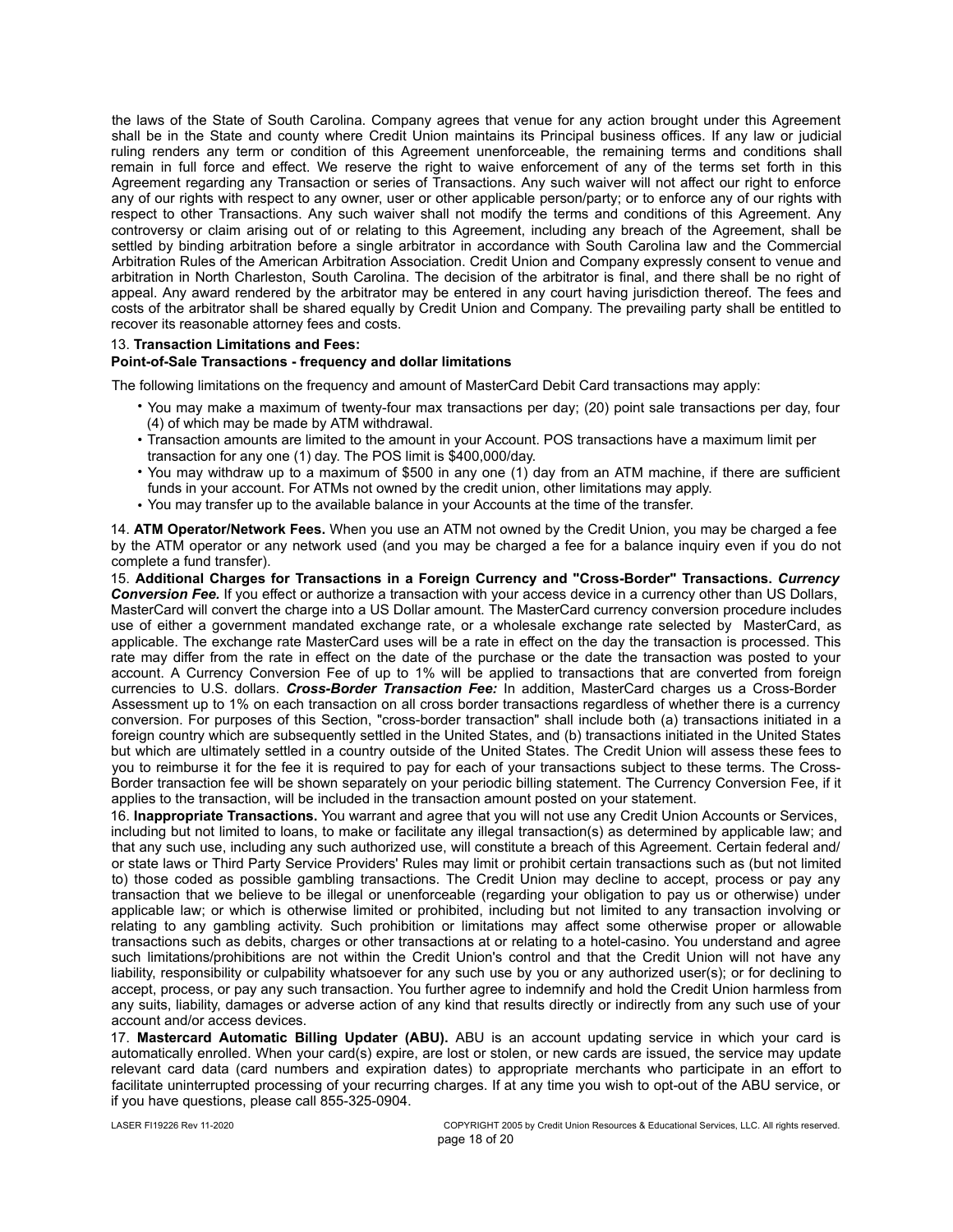## **UNIFORM COMMERCIAL CODE FUNDS TRANSFERS AGREEMENT AND DISCLOSURE**

- **Summary and Definitions.** This Agreement governs the movement of funds by means of funds transfers defined in Article 4A of the Uniform Commercial Code, Subpart B of Regulation J of the Board of Governors of the Federal Reserve System (generally referred to as "Fedwire" or "wholesale" wire transfers), and as may be applicable the operating rules for the National Automated Clearing House Association ("NACHA"). This Agreement does not apply to any transaction or any part of any transaction governed by the Electronic Funds Transfer Act and Regulation E. To the extent that the terms of this Agreement vary from the other agreements or disclosures in this Booklet, this Agreement shall govern. Further, to the extent that this Agreement varies any provision of Article 4A, Regulation J or the operating rules of NACHA, this Agreement shall govern, except where specifically prohibited by applicable law. 1.
- **Services Available.** You authorize us to transfer funds in accordance with your request(s) to and from your Account(s) with us, or to and from another institution. Transfers shall be made according to any security procedures we deem appropriate or as specifically agreed upon as provided herein. We may debit any of the accounts you designate as a source of payment for funds transfers and any related fees and service charges. We will have no obligation to accept or execute any payment order if (1) the account(s) from which it is to be made does not contain sufficient available collected funds; (2) the payment order is not authorized or does not comply with applicable security procedures; or (3) acting in good faith we have reasonable cause for rejecting the payment order. 2.
- **Person(s) Authorized to Make Transfers.** You agree that you, any joint owner of an account, or any person authorized by a written instrument by you or any joint owner, that is acceptable to us, may initiate, request, cancel, amend or verify transfers on your account(s). We may rely on the authority of any person(s) designated by you or any joint owner until we receive written notice revoking or modifying that authority. 3.
- **Security Procedure(s).** Security procedures may be established to verify the authenticity of your payment order. If the request is by phone or fax, the credit union will identify you by verifying specific activity information on your Account, such as the amount and date of your last deposit, your payroll deduction amounts, and so on. Unless you notify us in writing that you do not agree to the above described security procedure, we shall have no obligation to accept any payment order from you or other authorized parties on the account until you and the Credit Union agree in writing to an alternate security procedure. You authorize us to record any telephone communications regarding any transfer order, which we may maintain for any period of time we deem appropriate. 4.
- **Time Limitations for Acceptance of Orders.** We may establish and change cut-off times for the receipt and processing of funds transfer orders, amendments or cancellations. Our transfer business days and cut-off times are set forth in the Business Rate and Fee Schedule, as amended from time to time. Transfer orders, cancellations or amendments received after the cut-off time may be treated as received on the next following funds transfer business day, and processed accordingly. Your request for transfer(s), amendment(s) and cancellation(s) is considered accepted when executed by us. 5.
- **Cancellation or Amendment of Transfer Request(s).** You may not be able to cancel or amend a request after it is received by us. However, we may, in our sole discretion, use reasonable efforts to act on your request for cancellation or amendment. Any request for cancellation or amendment is subject to applicable security procedure(s). We shall have no liability if such cancellation or amendment is not effected. Furthermore, you agree to indemnify and hold us harmless from any and all liabilities, costs and expenses we may incur in attempting to cancel or amend any transfer. 6.